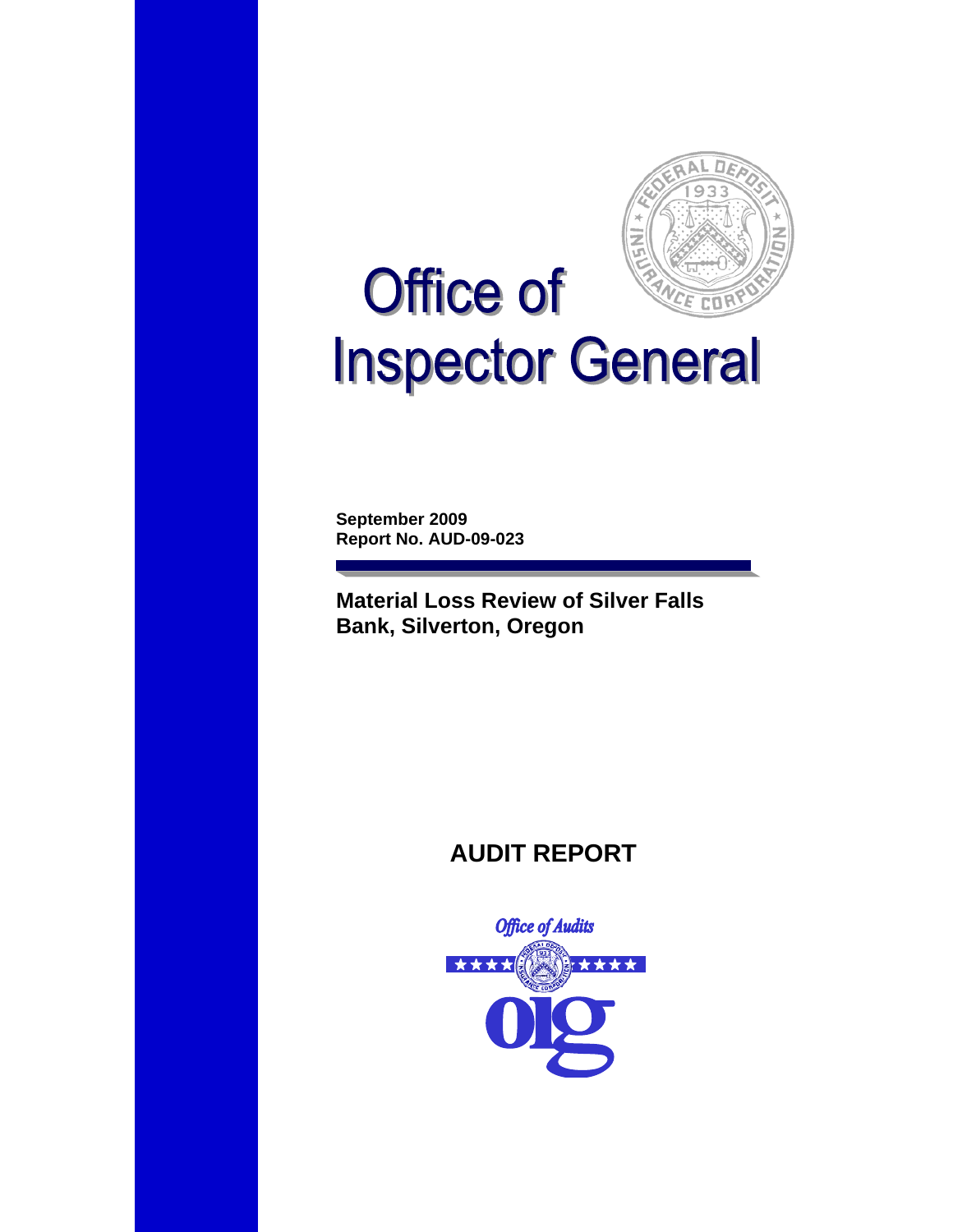

#### Why We Did The Audit

On February 20, 2009, the Oregon Department of Consumer and Business Services (ODCBS) closed Silver Falls Bank, Silverton, Oregon (Silver Falls) and named the FDIC as receiver. On March 4, 2009, the FDIC notified the Office of Inspector General (OIG) that Silver Falls' total assets at closing were \$138.7 million and the material loss to the Deposit Insurance Fund (DIF) was \$48.6 million. Silver Falls was the first FDIC-insured bank to fail in Oregon since 1987. As required by section 38(k) of the Federal Deposit Insurance (FDI) Act, the OIG conducted a material loss review of the failure of Silver Falls.

The audit objectives were to (1) determine the causes of the financial institution's failure and resulting material loss to the DIF and (2) evaluate the FDIC's supervision of the institution, including implementation of the Prompt Corrective Action (PCA) provisions of section 38 of the FDI Act.

#### Background

Silver Falls, headquartered in Silverton, Oregon, was a state-chartered bank that commenced operations on May 1, 2000. The bank operated two branches, one in Salem, Oregon, and the other in Oregon City, Oregon (near Portland). Silver Falls stock was quoted on the Over the Counter Bulletin Board stock exchange, although there was no active market for its shares, and most trading was done through limited private transactions. The bank's board of directors controlled about 24 percent of the outstanding stock. The bank did not have a holding company and did not pay any cash dividends during its existence.

From its inception, the bank's business strategy and primary emphasis was in originating acquisition, development, and construction (ADC) loans with a focus on single-family residential lending. The bank experienced significant growth from 2004 to 2007 almost tripling its loan portfolio from \$45 million to \$131 million during that time. By September 30, 2008, approximately 96 percent of the bank's loan portfolio consisted of loans secured by real estate throughout the state of Oregon.

# **Material Loss Review of Silver Falls Bank, Silverton, Oregon**

#### Audit Results

**Causes of Failure and Material Loss -** Silver Falls failed due to a significant lack of risk management controls. Bank management had an aggressive risk appetite toward speculative ADC loans without adequate underwriting and credit administration practices and without regard to the risks posed by its ADC concentration. Silver Falls' management rapidly increased its ADC loan portfolio through weak underwriting and out-of-area lending and relied on non-core funding to fuel the growth. By 2007, ADC lending comprised 71 percent of the bank's loan portfolio and represented 696 percent of total capital. This ADC concentration ranked Silver Falls the highest in the state of Oregon and the 4th highest of all FDIC-insured institutions in the country. Despite the elevated risk profile, the bank's allowance for loan and lease losses and capital levels were typically below those at its peer institutions. When the real estate housing market in the bank's lending areas began declining in the latter part of 2007, the bank was slow to recognize the downturn and continued originating ADC loans. As the Oregon real estate market continued spiraling downward in 2008, the result was the swift decline of the bank as losses mounted and capital was depleted. At a January 2009 examination, the FDIC found significant deterioration of the bank's condition and determined that the bank was not viable without a capital infusion, leading to its closure in February 2009.

**Assessment of FDIC Supervision and Implementation of PCA -** Over the history of Silver Falls, the FDIC and ODCBS provided supervisory oversight in many ways, including risk management examinations, visitations, and offsite monitoring. Generally, we found that examiners identified the emerging risks in the bank's loan portfolio as early as 2003 through examinations and offsite monitoring and made numerous recommendations to bank management to diversify the loan portfolio and better manage the risks. The bank was well-rated at the 2004, 2005, and 2007 examinations although the loan portfolio had underwriting weaknesses and significant concentrations in ADC lending. From 2002 through the latter part of 2007, the Oregon real estate market was robust, which helped to mask the fact that the bank's risk level was elevated.

Overall, the FDIC brought to management's attention the critical matters that contributed to the bank's failure. For the most part, bank management did not fully implement examiner recommendations and continued increasing its ADC portfolio into 2008 when market conditions caused the bank to curtail its risky lending. Because the bank was reporting high net income and capital along with a low level of adversely classified assets, examiners did not take additional supervisory actions to help address the bank's risk prior to 2008. At the April 2008 examination, after Silver Falls' loan portfolio began experiencing financial problems, the bank's composite rating was downgraded, and eventually, the bank stipulated to a Cease and Desist Order (C&D) that addressed the excessive concentrations in ADC loans, liberal loan underwriting practices, inadequate credit administration, and other safety and soundness issues. The FDIC has authority to take a wide range of supervisory actions. Earlier supervisory actions may have been warranted to address Silver Falls' elevated risk profile before the problems became severe in 2008.

The FDIC complied with the PCA provisions of the FDI Act in its notifications to Silver Falls regarding deteriorating capital levels. Nevertheless, PCA was not effective in preventing Silver Falls' failure or limiting the loss to the DIF due, in part, to the precipitous decline in the bank's financial condition in 2008 that limited the bank's options for raising capital.

This report presents the FDIC OIG's analysis of Silver Falls' failure and the FDIC's efforts to ensure Silver Falls' management operated the bank in a safe and sound manner. We are not making recommendations. Instead, as major causes, trends, and common characteristics of financial institution failures are identified in our reviews, we will communicate those to management for its consideration. As resources allow, we may also conduct more in-depth reviews of specific aspects of the FDIC's supervision program and make recommendations, as warranted.

#### Management Response

On August 28, 2009, the Director, Division of Supervision and Consumer Protection (DSC), provided a written response to the draft report. In its response, DSC stated that Silver Falls failed due a significant lack of risk management controls and an aggressive risk appetite for speculative ADC lending without adequate underwriting and credit administration practices. DSC's statement was consistent with the OIG's finding of the cause of failure.

With respect to the FDIC's supervision of Silver Falls, DSC stated that FDIC and ODCBS examiners identified the emerging risks in Silver Falls' loan portfolio, as early as 2003, and made numerous recommendations to diversify the loan portfolio and better manage risk. DSC also noted that examiners took action in 2008 by downgrading Silver Falls' ratings, based on its deteriorating financial condition, and executing a C&D that addressed ADC concentrations, liberal loan underwriting practices, and inadequate credit administration. DSC acknowledged our findings that earlier supervisory action may have been warranted based on Silver Falls' highrisk profile.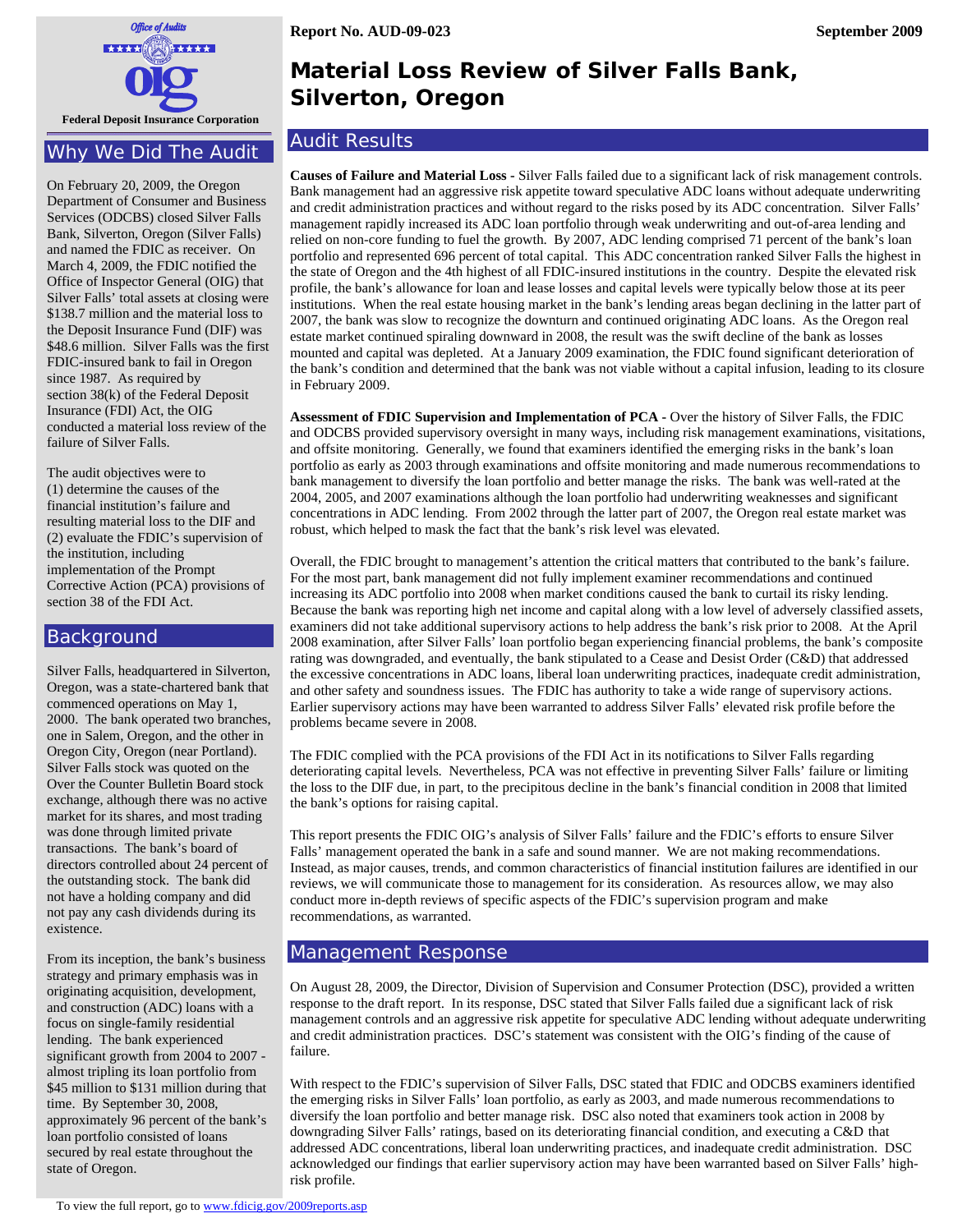| <b>BACKGROUND</b>                                                                                                                                                                                                                                                                                                             | $\overline{2}$                                          |
|-------------------------------------------------------------------------------------------------------------------------------------------------------------------------------------------------------------------------------------------------------------------------------------------------------------------------------|---------------------------------------------------------|
| <b>CAUSES OF FAILURE AND MATERIAL LOSS</b><br><b>Lack of Risk Diversification</b><br><b>Weak Underwriting and Poor Loan Administration</b><br><b>Heavy Reliance on Wholesale Funding</b>                                                                                                                                      | 4<br>5<br>8<br>11                                       |
| <b>ASSESSMENT OF FDIC SUPERVISION</b><br><b>Historical Snapshot of Supervision</b><br><b>OIG Assessment of FDIC Supervision</b>                                                                                                                                                                                               | 13<br>13<br>15                                          |
| <b>IMPLEMENTATION OF PCA</b>                                                                                                                                                                                                                                                                                                  | 16                                                      |
| <b>CORPORATION COMMENTS</b>                                                                                                                                                                                                                                                                                                   | 17                                                      |
| <b>APPENDICES</b><br>1. OBJECTIVES, SCOPE, AND METHODOLOGY<br>2. GLOSSARY OF TERMS<br>3. SUMMARY OF ROE FINDINGS AND RECOMMENDATIONS<br><b>4. CORPORATION COMMENTS</b><br>5. ACRONYMS IN THE REPORT                                                                                                                           | 18<br>20<br>21<br>25<br>26                              |
| <b>TABLES</b><br>1. Snapshot of Silver Falls' Financial Condition<br>2. The Bank's Cost of Funds Compared to Peer Group<br>3. Supervisory History of Silver Falls<br>4. ADC, ALLL, and Tier 1 Capital Ratios Compared to Peer                                                                                                 | 3<br>13<br>14<br>16                                     |
| <b>FIGURES</b><br>1. Silver Falls' ROA Compared to Peer Group<br>2. Comparison of the Bank's ADC Loans as a Percentage of Total Capital<br>3. Price Index of Oregon Homes<br>4. Loan Originations by Year<br>5. Location of Silver Falls Bank<br>6. Comparison of the Bank's Net Non-Core Funding Dependence Ratio to<br>Peer | 4<br>$\mathfrak s$<br>$\boldsymbol{7}$<br>8<br>11<br>12 |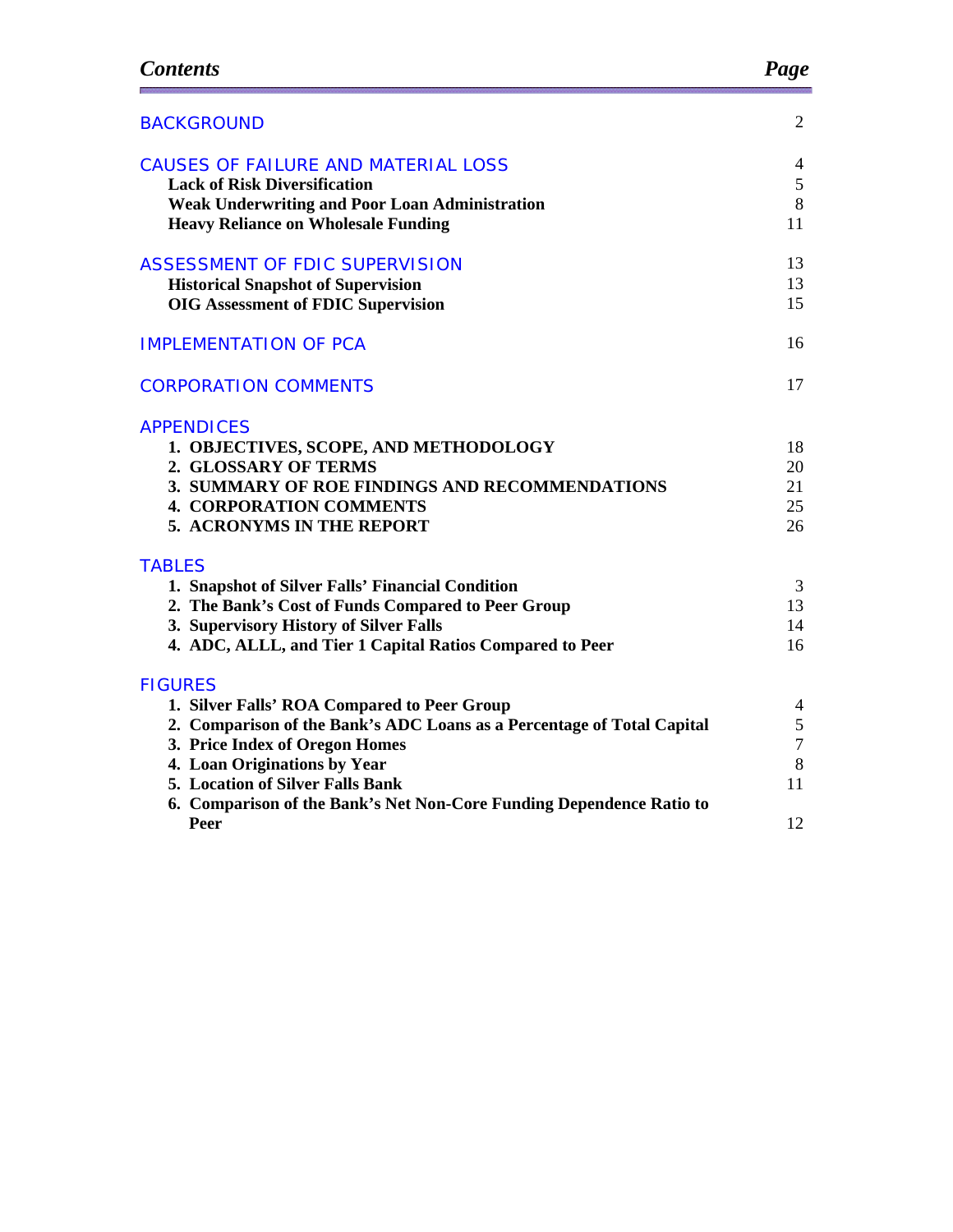$\overline{\phantom{a}}$ 

| DATE:                 | September 1, 2009                                                                              |
|-----------------------|------------------------------------------------------------------------------------------------|
| <b>MEMORANDUM TO:</b> | Sandra L. Thompson, Director<br>Division of Supervision and Consumer Protection                |
| <b>FROM:</b>          | /Signed/<br>Russell A. Rau<br><b>Assistant Inspector General for Audits</b>                    |
| <b>SUBJECT:</b>       | Material Loss Review of Silver Falls Bank, Silverton,<br><i>Oregon</i> (Report No. AUD-09-023) |

As required by section 38(k) of the Federal Deposit Insurance Act (FDI Act), the Office of Inspector General (OIG) conducted a material loss<sup>1</sup> review of the failure of Silver Falls Bank (Silver Falls), Silverton, Oregon. On February 20, 2009, the Oregon Department of Consumer and Business Services (ODCBS) closed the institution and named the FDIC as receiver. On March 4, 2009, the FDIC notified the OIG that Silver Falls' total assets at closing were \$138.7 million and the material loss to the Deposit Insurance Fund (DIF) was \$48.6 million. Silver Falls was the first FDIC-insured bank to fail in the state of Oregon since 1987.

When the DIF incurs a material loss with respect to an insured depository institution for which the FDIC is appointed receiver, the FDI Act states that the Inspector General of the appropriate federal banking agency shall make a written report to that agency which reviews the agency's supervision of the institution, including the agency's implementation of FDI Act section 38, *Prompt Corrective Action* (PCA); ascertains why the institution's problems resulted in a material loss to the DIF; and makes recommendations to prevent future losses.

The audit objectives were to: (1) determine the causes of the financial institution's failure and resulting material loss to the DIF and  $(2)$  evaluate the FDIC's supervision<sup>2</sup> of the institution, including implementation of the PCA provisions of section 38 of the FDI Act. Appendix 1 contains details on our objectives, scope, and methodology. Appendix 2 contains a glossary of terms, and Appendix 5 contains a list of acronyms used in the report.

<sup>&</sup>lt;sup>1</sup> As defined by section 38(k)(2)(B) of the FDI Act, a loss is material if it exceeds the greater of \$25 million or 2 percent of an institution's total assets at the time the FDIC was appointed receiver. 2

<sup>&</sup>lt;sup>2</sup> The FDIC's supervision program promotes the safety and soundness of FDIC-supervised institutions, protects consumers' rights, and promotes community investment initiatives by FDIC-supervised insured depository institutions. The FDIC's Division of Supervision and Consumer Protection (DSC) (1) performs examinations of FDIC-supervised institutions to assess their overall financial condition, management policies and practices, including internal control systems; and compliance with applicable laws and regulations; and (2) issues related guidance to institutions and examiners.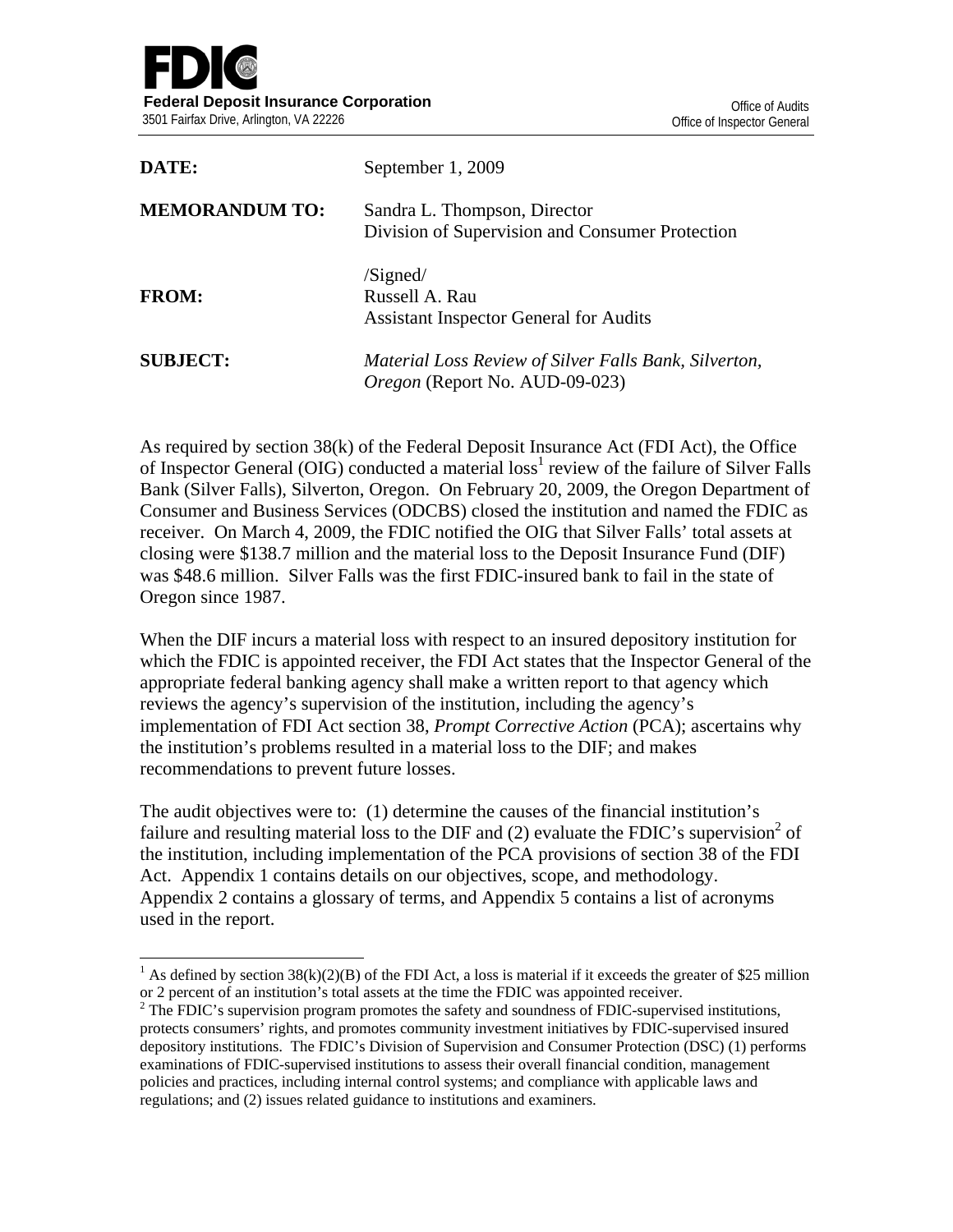This report presents the FDIC OIG's analysis of Silver Falls' failure and the FDIC's efforts to ensure Silver Falls' management operated the bank in a safe and sound manner. We are not making recommendations. Instead, as major causes, trends, and common characteristics of financial institution failures are identified in our reviews, we will communicate those to management for its consideration. As resources allow, we may also conduct more in-depth reviews of specific aspects of the FDIC's supervision program and make recommendations, as warranted.

#### BACKGROUND

Silver Falls was a state-chartered bank that began operations on May 1, 2000. Silver Falls, which was headquartered in Silverton, Oregon:

- operated two branches, one in Salem, Oregon, and the other in Oregon City, Oregon (near Portland);
- was listed on the Over the Counter Bulletin Board stock exchange, although there was no active market for its shares, and most trading was done through limited private transactions;
- did not have a holding company and did not pay any cash dividends during its existence; and
- specialized in commercial real estate (CRE) lending with a particular focus on single family residential acquisition, development, and construction (ADC) loans.

A snapshot of Silver Falls' financial condition, as of December 2008, and for the 4 preceding calendar years is presented in Table 1, which follows.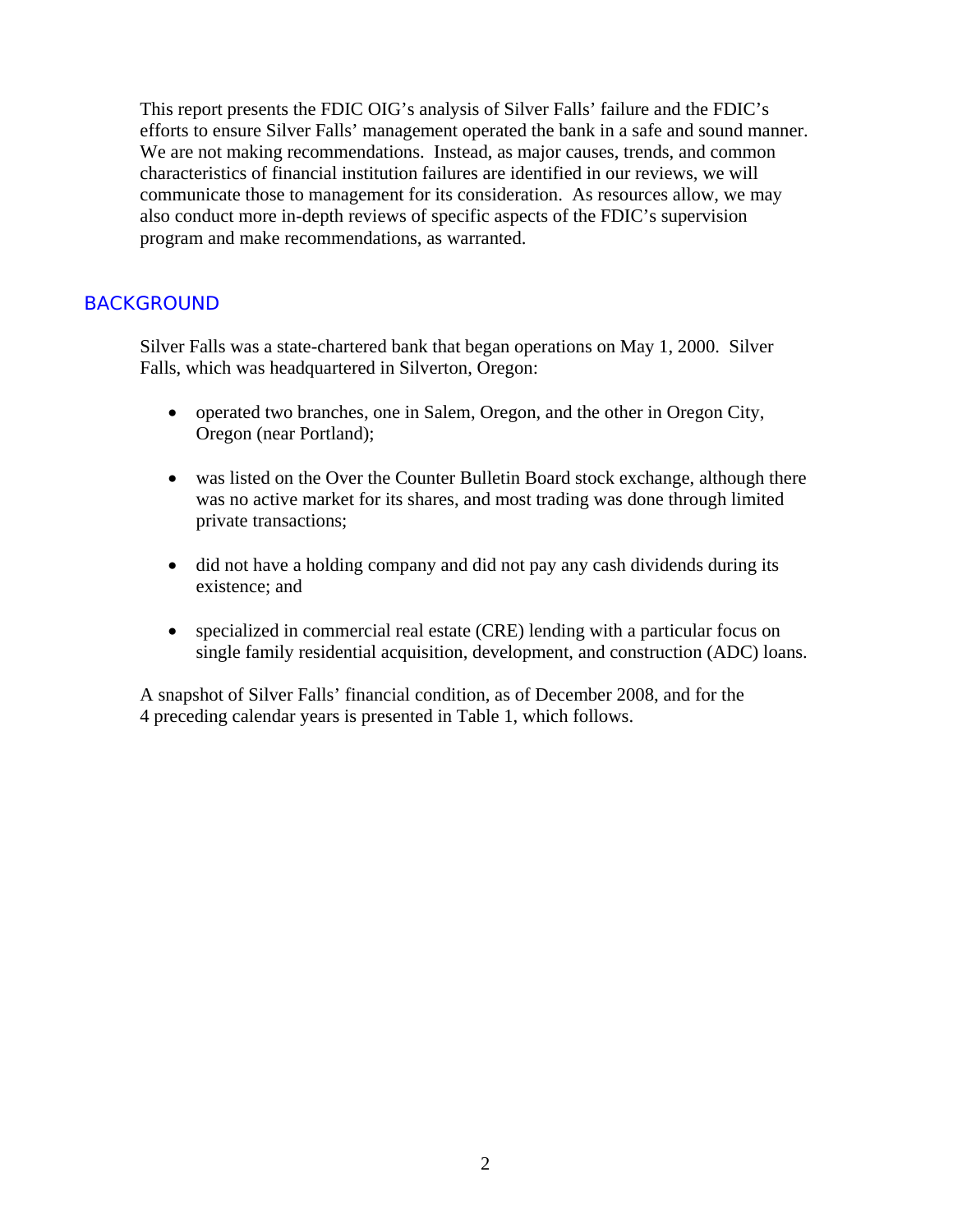| тарк 1. риаряют от ритет танр - гиански сопанови |            |            |            |            |            |
|--------------------------------------------------|------------|------------|------------|------------|------------|
|                                                  | 12/31/2008 | 12/31/2007 | 12/31/2006 | 12/31/2005 | 12/31/2004 |
| Total Assets (\$000s)                            | \$134,206  | \$139,220  | \$99,635   | \$83,003   | \$56,975   |
| Total Loans (\$000s)                             | \$113,967  | \$131,154  | \$92,484   | \$73,957   | \$45,745   |
| Total Deposits (\$000)                           | \$115,976  | \$109,596  | \$80,841   | \$69,363   | \$49,336   |
| <b>Loan Growth Rate</b>                          | $(18)\%$   | 42%        | 25%        | 62%        | 8%         |
| Tier 1 Leverage Capital Ratio (%)                | 2.05       | 8.81       | 10.33      | 10.11      | 12.68      |
| Return on Assets (%)                             | (6.31)     | 1.66       | 1.85       | 1.50       | 1.52       |
| Past-Due & Nonaccrual Loans/Avg. Loans           | 36.09%     | 4.34%      | 1.71%      | 1.12%      | 0.00%      |
| Net Loss/Avg. Total Loans & Leases               | 4.16%      | 0.19%      | $0.00\%$   | 0.07%      | 0.02%      |
| Loan Mix (% of Loans):                           |            |            |            |            |            |
| <b>All Loans Secured by Real Estate</b>          | 95.17%     | 91.63%     | 91.15%     | 87.40%     | 84.66%     |
| <b>Construction and Development</b>              | 63.66%     | 62.53%     | 52.31%     | 42.89%     | 27.70%     |
| CRE - Nonfarm/Nonresidential                     | 14.05%     | 9.90%      | 13.07%     | 16.74%     | 21.72%     |
| Multifamily Residential Real Estate              | 6.67%      | 14.30%     | 18.88%     | 18.61%     | 21.11%     |
| 1-4 Family Residential                           | 10%        | 4%         | 6%         | 8%         | 11%        |
| <b>Commercial and Industrial Loans</b>           | 4%         | 7%         | 7%         | 11%        | 13%        |
| <b>Funding:</b>                                  |            |            |            |            |            |
| Net Loans & Leases/Deposits                      | 91.61%     | 118.27%    | 113.30%    | 105.56%    | 91.54%     |
| Core Deposits/Total Assets                       | 64.63%     | 63.16%     | 66%        | 67.32%     | 75.02%     |
| <b>Examination Information</b>                   | 4/14/08    | 4/23/07    | 9/26/05    | 4/5/04     | 3/17/03    |
| Component/Composite Ratings                      | 444442/4   | 222122/2   | 222122/2   | 222222/2   | 233332/3   |
| Adversely Classified Loans/Total loans           | 10.31%     | 0.76%      | 1.39%      | 4.44%      | 6.67%      |

**Table 1: Snapshot of Silver Falls' Financial Condition** 

Source: Uniform Bank Performance Report (UBPR) data and Reports of Examination (ROE).

Prior to 2008, Silver Falls' financial results were largely favorable as the Oregon housing market continued to realize a healthy annual appreciation. From 2004 through 2007, Silver Falls' return on assets (ROA) ranged from 1.52 percent to 1.85 percent, which was well above its peer group average, as shown in Figure 1, which follows.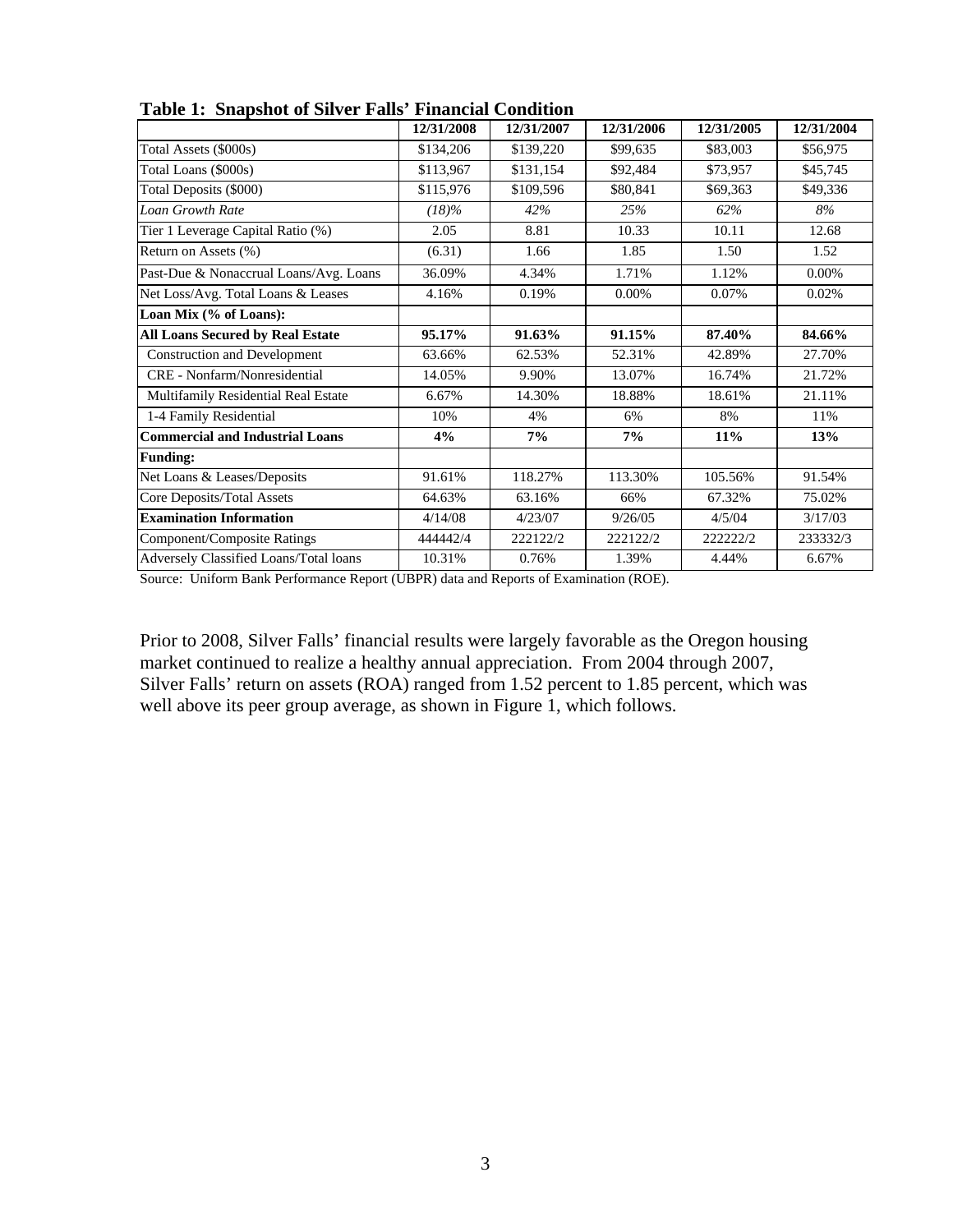

Source: UBPRs.

When the residential real estate market throughout Oregon began declining in the latter half of 2007, Silver Falls' loan portfolio quickly began experiencing problems due to its high dependency on the real estate market. In 2008, loan losses were severe, and the bank's ROA plummeted.

## CAUSES OF FAILURE AND MATERIAL LOSS

Silver Falls failed due to a significant lack of risk management by its board of directors (BOD) and senior management. Bank management had an aggressive growth strategy focused on increasing its ADC loan portfolio and, as a result, the bank became heavily concentrated in, and very dependent on, the housing market in Oregon. Further, the bank's risk profile was increased by weak underwriting and credit administration practices. Because the loan portfolio was highly concentrated in CRE, the bank was sensitive to the fluctuations in the real estate market. Additionally, to a significant degree, Silver Falls used high-cost non-core deposits and borrowings to fund its ADC loan portfolio. When the Oregon housing market performed well, as it did from 2000 until 2007, the bank was reporting high earnings. However, when the housing market experienced a precipitous decline beginning in the fourth quarter of 2007, adversely classified loans increased, losses mounted, and capital became strained in 2008. In January 2009, regulators determined that the bank was Critically Undercapitalized, for PCA purposes, and the bank was subsequently closed in February 2009.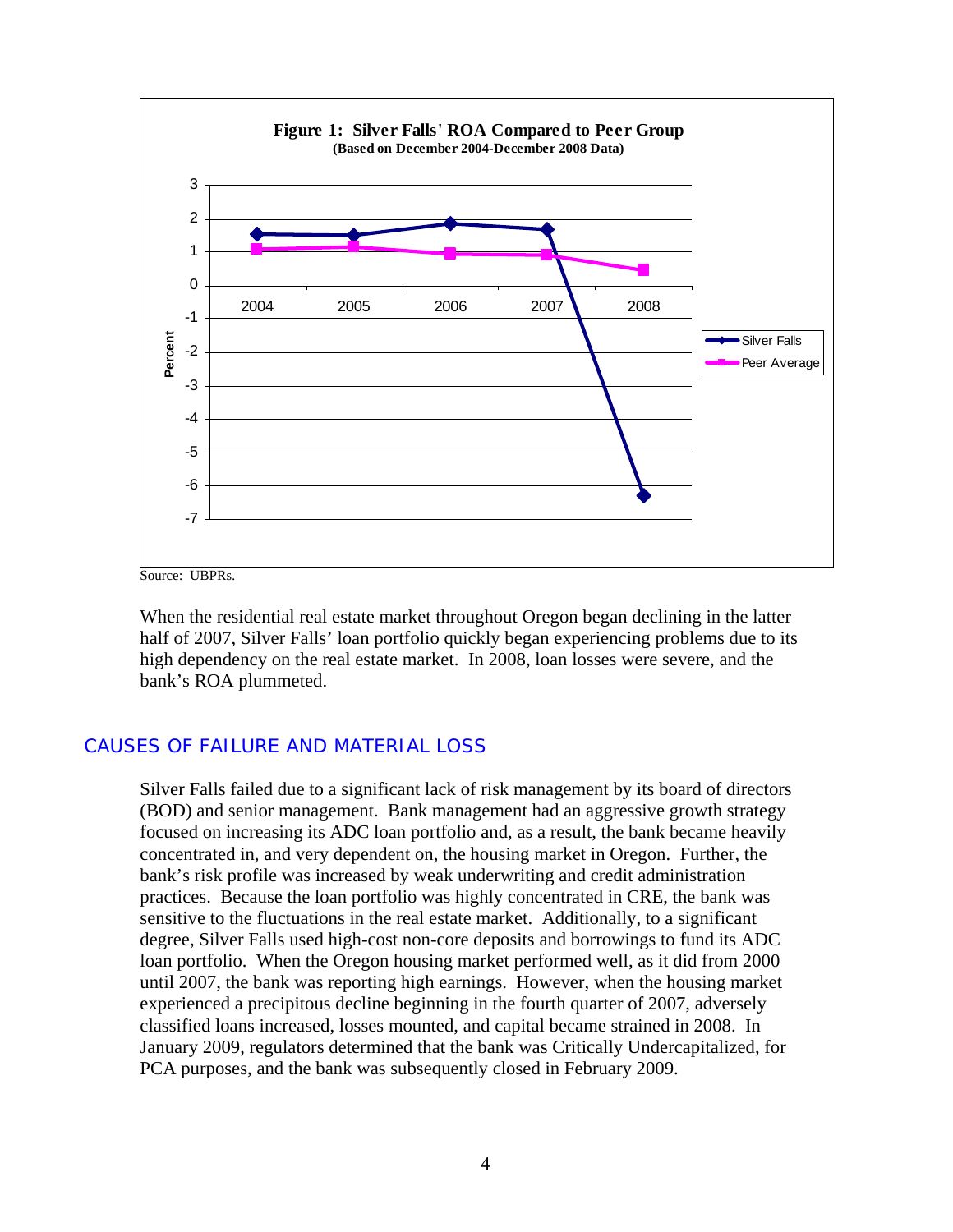#### **Lack of Risk Diversification**

Our analysis of Silver Falls' loan portfolio, from 2001 until it failed, indicated that bank management did not provide adequate attention to risk diversification, and, as a result, excessive concentrations occurred in the bank's ADC loan portfolio. Specifically, Silver Falls' ADC loan portfolio increased from \$10.7 million in 2001 to approximately \$82 million by year-end 2007. This concentration in a higher-risk market segment, coupled with weak underwriting standards and poor credit administration practices, led to significant losses in Silver Falls' ADC portfolio when the Oregon real estate market deteriorated.

Silver Falls' management rapidly increased its ADC loan portfolio, without due regard to the risks associated with that business strategy. In 2001, shortly after commencing operations, ADC loans represented about 44 percent of its loan portfolio and about 230 percent of the bank's total capital. These percentages were very high in comparison to Silver Falls' peer group. For example, in 2001, ADC loans averaged 9 percent of the loan portfolio and about 46 percent of total capital for banks in Silver Falls' peer group. By 2004, Silver Falls' ADC portfolio represented 419 percent of total capital, and bank management continued the business strategy of concentrating its portfolio in high-risk ADC loans through 2007. Figure 2, which follows, shows Silver Falls' increasing concentration of ADC loans as a percentage of total capital, compared to its peer group.



Source: UBPRs.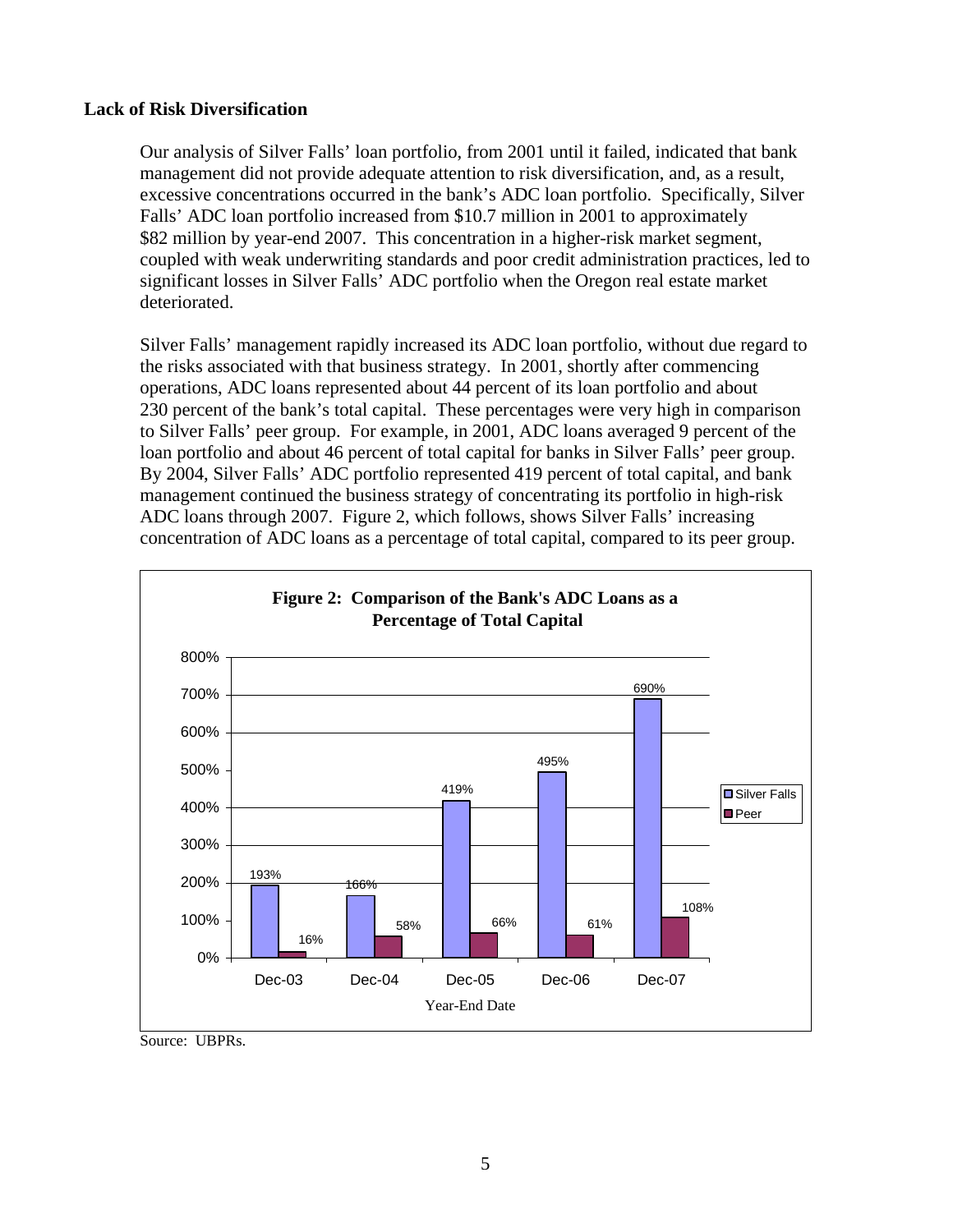According to examiner statements in the April 2008 ROE, the bank's ADC concentration was the highest in Oregon, by a 2-to-1 margin; the highest in the FDIC's San Francisco Region; and the fourth highest in the nation.

The FDIC's *Risk Management Manual of Examination Policies* (Examination Manual) provides the following guidance to examiners regarding banks' concentrations of credit:

Concentrations generally are not inherently bad, but do add a dimension of risk which the management of the institution should consider when formulating plans and policies. In formulating these policies, management should, at a minimum, address goals for portfolio mix and limits within the loan and other asset categories. The institution's business strategy, management expertise and location should be considered when reviewing the policy. Management should also consider the need to track and monitor the economic and financial condition of specific geographic locations, industries and groups of borrowers in which the bank has invested heavily. All concentrations should be monitored closely by management and receive a more in depth review than the diversified portions of the institution's assets. Failure to monitor concentrations can result in management being unaware how significant economic events might impact the overall portfolio. This will also allow management to consider areas where concentration reductions may be necessary. Management and the board can monitor any reduction program using accurate concentration reports. If management is not properly monitoring concentration levels and limits, examiners may consider criticizing management.

Our review of examiner workpapers and interviews with FDIC and ODCBS examiners shows that Silver Falls' management was not adequately monitoring and controlling its concentration risks. Further, Silver Falls did not adequately address goals for its portfolio mix and limits as described in its loan policy. When examinations before 2008 noted that ADC loans exceeded the bank's internal limits, bank management would increase its internal limits to promote compliance rather than reduce its ADC concentration. Examiners found during the 2008 examination that the ADC concentration was 528 percent of total capital, which exceeded even the "liberalized" 490 percent internal maximum established by bank management.

With the bank's high level of real estate loans, management had positioned the bank to be vulnerable to a downturn in the real estate market. From 2000 until the third quarter of 2007, the Oregon real estate market experienced continuing increases in home prices. As a result, the bank's strategy of focusing on ADC lending appeared to work well as loans were paying off, properties were selling, and little-to-none of its loan portfolio experienced loss. However, in the middle of 2007, the Oregon real estate market peaked and began a precipitous drop, with real estate values dropping about 20 percent in a little over a year, as shown in Figure 3, which follows.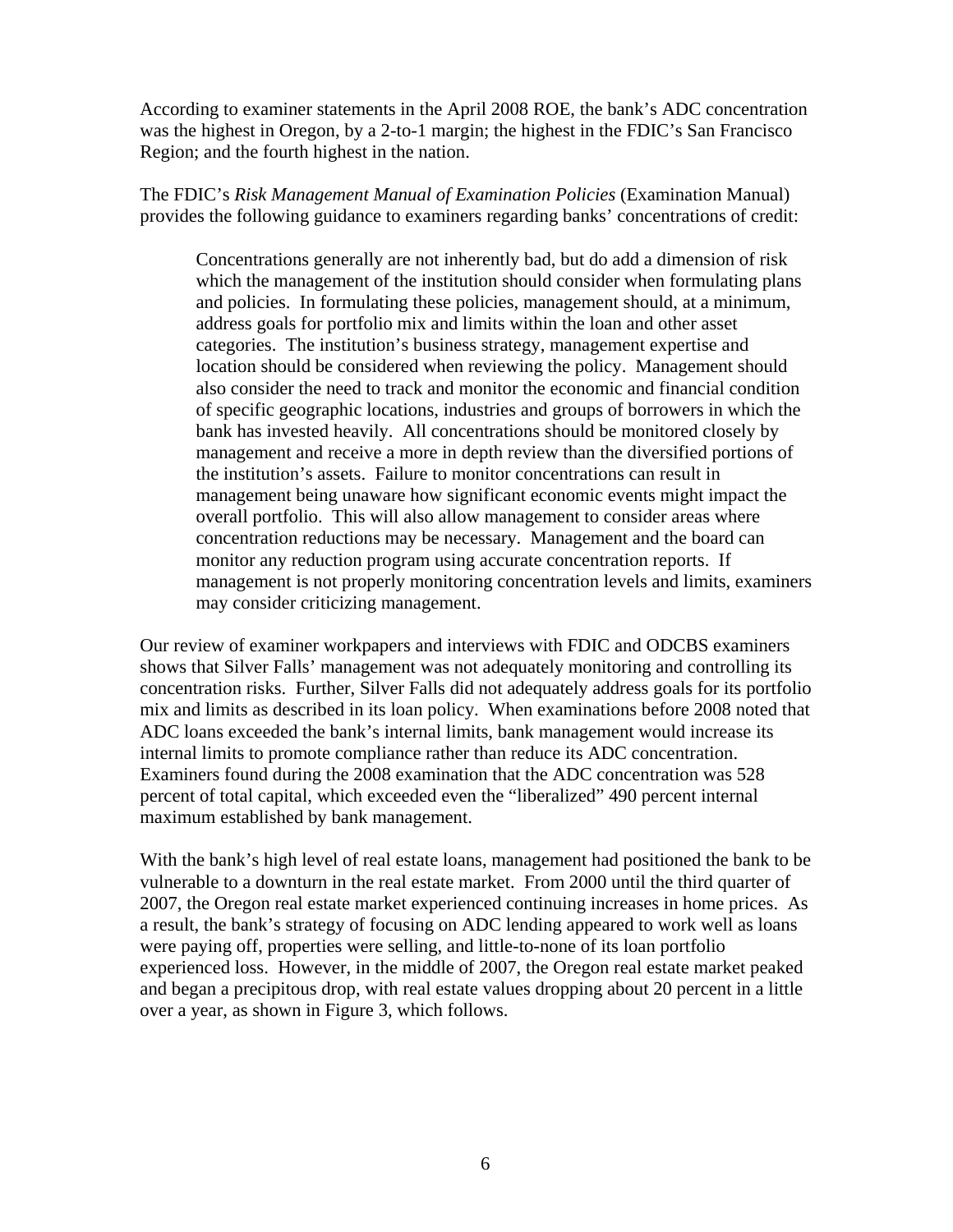**Figure 3: Price Index of Oregon Homes**



Silver Falls continued to increase its loan portfolio – primarily ADC loans – during 2007, increasing it by 40 percent even as market conditions were declining. Shortly after the bank failed, we reviewed the bank's loan trial balance as of February 2009 and determined that over 64 percent of the loans on the bank's books had been originated in either 2007 or 2008 – at the peak of the market or shortly after the market had begun to decline in Oregon (see Figure 4, which follows).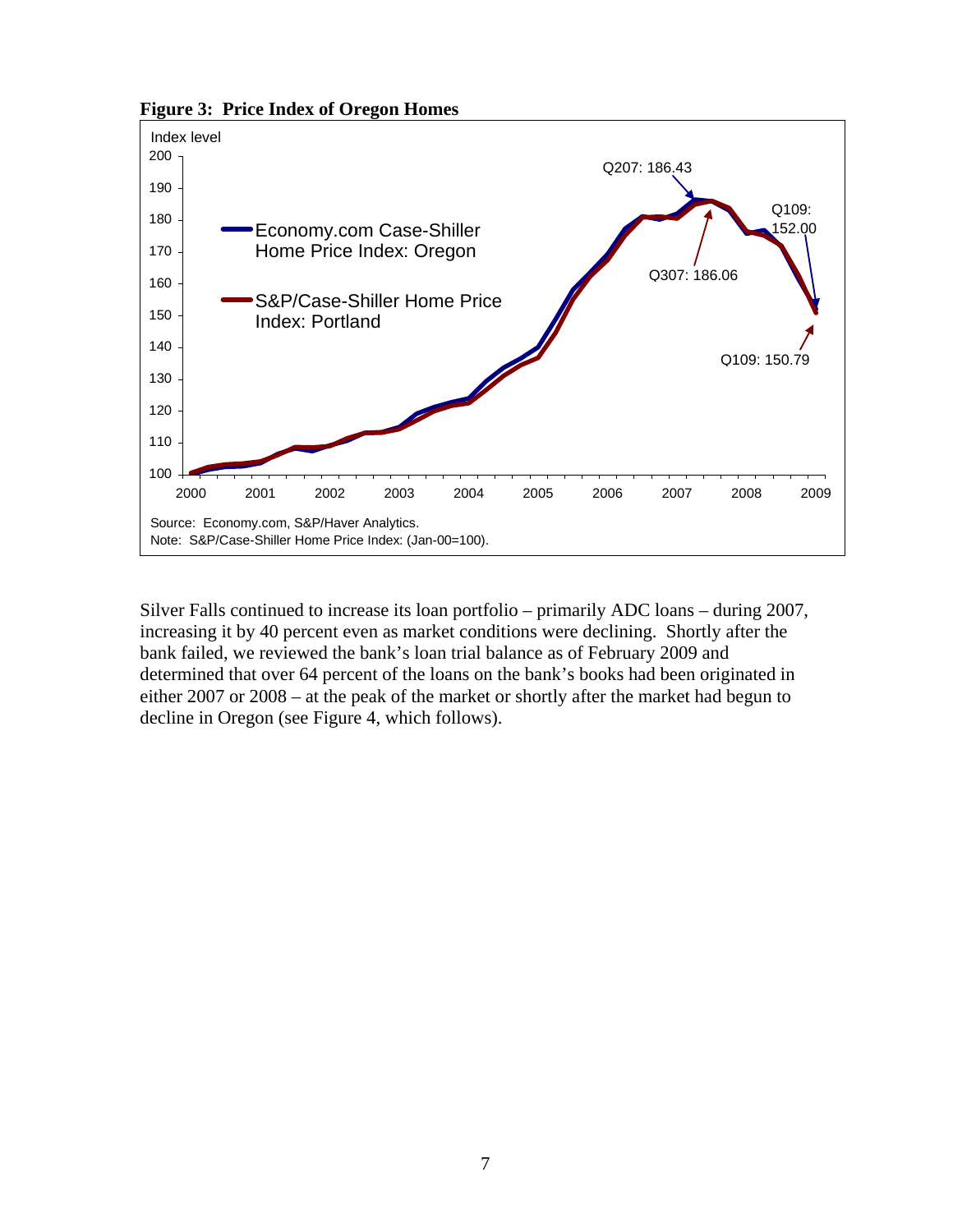

Source: Silver Falls' loan trial balance.

In hindsight, such an increase in loan originations, just at the time of a market correction, exacerbated Silver Falls' already troubled ADC loan portfolio. During this period, real estate values used to establish loan-to-value (LTV) ratios were at or near their peak, and as the collateral values decreased, many loans became troubled.

Many of the loans in Silver Falls' real estate loan portfolio were considered speculative because much of the real estate was unleased or unsold at the time of the loan commitment. As a result, the bank was dependent on the market's abilities to absorb the unleased or unsold properties for borrower repayment. This risky strategy meant that in order to avoid loan problems, the bank would need to be especially vigilant about its underwriting standards.

#### **Weak Underwriting and Poor Loan Administration**

Weaknesses in loan underwriting and credit administration used by bank management to extend and monitor credit in the CRE and ADC markets was a contributing factor to the bank's failure.Because the majority of the bank's portfolio was originated with weak underwriting protection, much of the risk associated with the loan portfolio tended to rest with the bank rather than the borrower. ROEs, as early as 2003, indicated that bank management needed to strengthen its loan underwriting and credit administration practices. The 2007 and 2008 ROEs made specific recommendations that management place more emphasis on prudent loan underwriting and monitoring.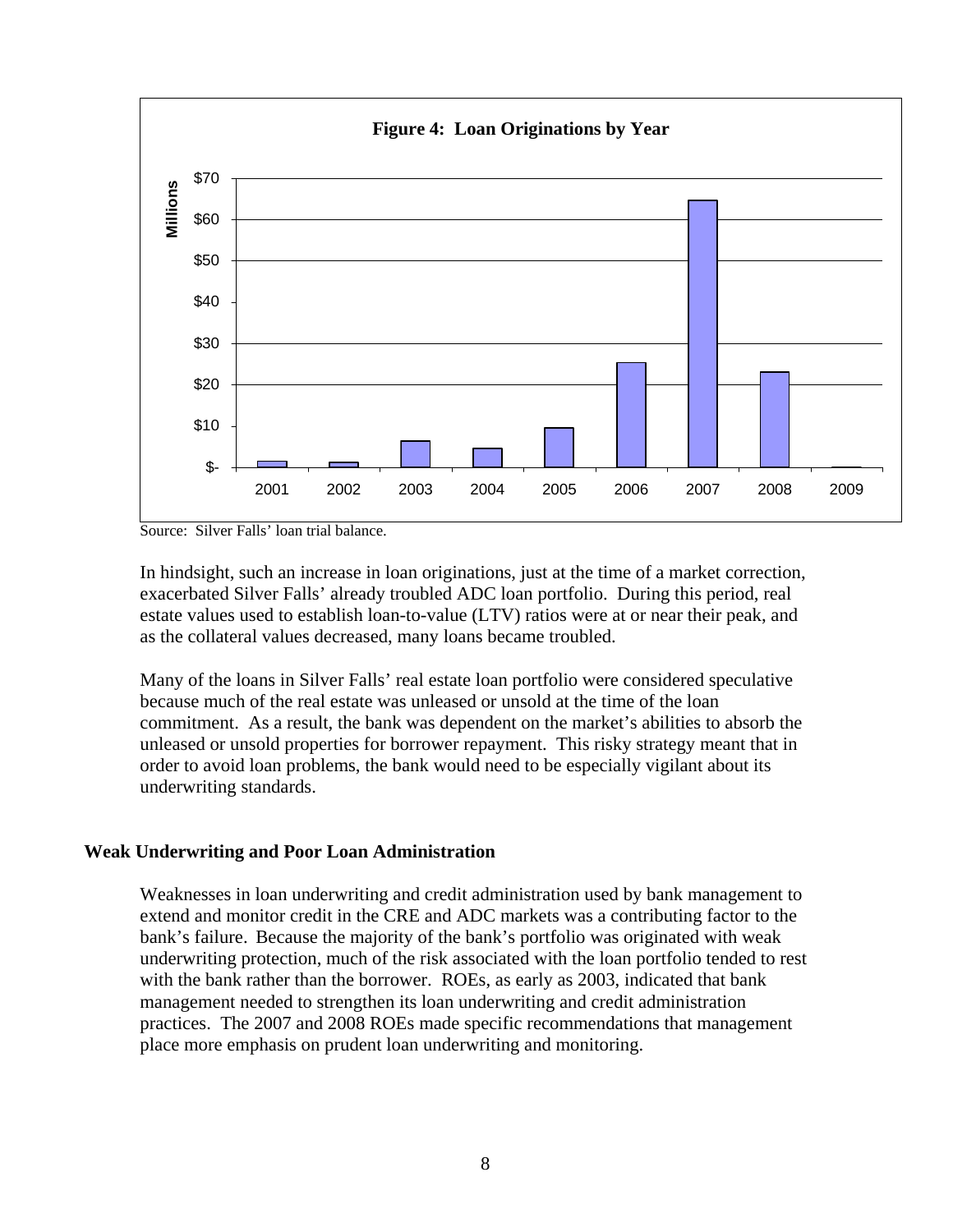Regarding ADC lending, FDIC guidance to examiners stresses that prudent lending practices should include, among other things, the following:

- Feasibility studies, risk analyses, and sensitivity of income projections to economic variables.
- Minimum requirement for initial investment and equity maintained by the borrower.
- Standards for net worth, cash flow, and debt service coverage of the borrower or underlying property.
- Standards for the use of interest reserves or stipulation that interest reserves will not be used.
- Standards for the level of loans on speculative properties relative to capital.
- Pre-sale and minimum unit release requirements for non-income producing property loans.
- Minimum covenants for loan agreements, such as financial statement requirements.
- Value and marketability of the mortgaged property.
- Secondary sources of repayment.

Our review of ROEs and interviews with FDIC and ODCBS examiners and FDIC resolution personnel indicated that, to varying degrees, Silver Falls' management did not adequately implement these prudent lending practices. For example, the bank made a \$1.7 million loan for 1 year in November 2006 for the construction of a 20-unit condominium project. In the April 2008 ROE, examiners noted the following loan underwriting and administration deficiencies with respect to this loan:

- The project was not completed within the year, and the loan was extended and kept current by allowing the borrower to service the debt with another construction line of credit.
- Site inspection reports were not always in the file. One inspection report described the project as 95-percent complete, but an appraisal performed after the inspection report described the project as 80-percent complete.
- The loan file lacked information to assess the financial capacity of the borrower and guarantor. Also, the file raised questions about the borrower's cash flow.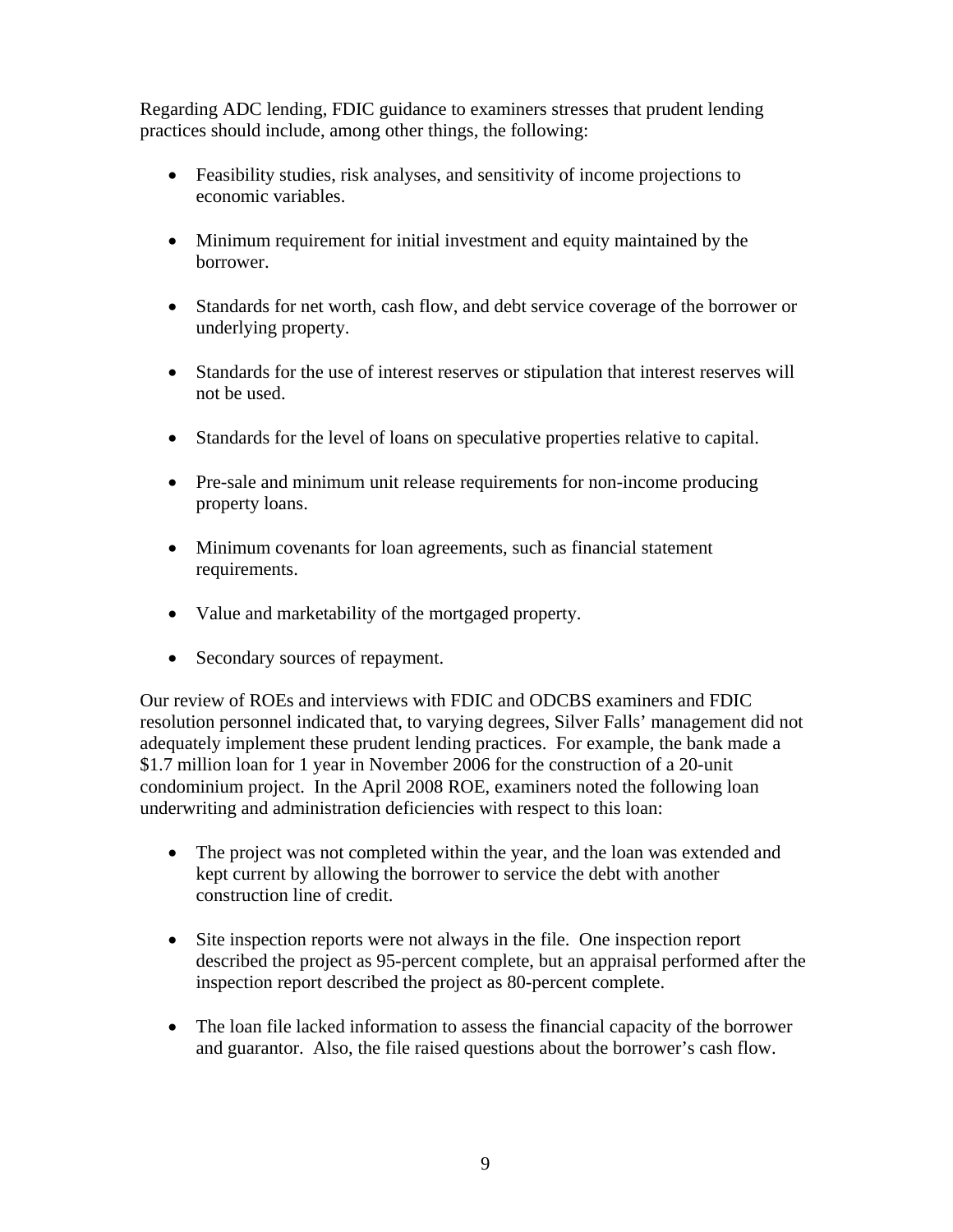• Even though the project was past-due and the collateral appeared deficient, the bank had not developed a collateral analysis or action plan to correct the problems.

Moreover, according to FDIC resolution personnel, as of July 31, 2009, not a single condominium unit had been sold, and construction was only about 80 to 85 percent complete.

Based on our review, the deficiencies noted above were not uncommon in Silver Falls' ADC portfolio. Further, according to examiners, even though 96 percent of the bank's loans were real estate-related, bank management did not adequately monitor the real estate markets and local economic conditions within its trade areas to ensure that real estate lending policies and practices were appropriate for market conditions until 2008, when it was too late.

According to the 2008 ROE, Silver Falls' management did not institute practices to ensure that credit analysis at loan origination was commensurate with the complexity and risk of the credit. The ROE also noted that improvements were needed to ensure management had the tools necessary to monitor and measure the risks inherent to construction lending. Specifically, management did not develop policies, procedures, and reports to better control out-of-area lending and the use of loan brokers, interest reserves, and loan extensions. Although Silver Falls had appropriate policy guidelines, they were not always followed for activities such as construction draw procedures, loan extensions, and environmental risk assessments. Based on the significant volume of risk-rating downgrades and the number and severity of systemic criticisms, management failed to implement a more effective loan review system to better monitor all activities within the lending function, including loan grading. Of particular concern was the bank's lack of an effective problem loan report to address loan problems early. Although the bank had a *Problem Loan* report, examiners noted that the report was rarely populated with information necessary to get a clear depiction of credit relationships and was often void of any written plan of action.

Examiners also identified weaknesses in monitoring construction projects. Specifically, Silver Falls did not always perform periodic inspections during the construction phase and did not have adequate funds disbursement controls. As opportunities for growth were limited in its primary lending area, the bank expanded its lending to other parts of Oregon, which made monitoring projects more difficult. To illustrate, the bank was located just north of Salem, Oregon (see Figure 5, which follows).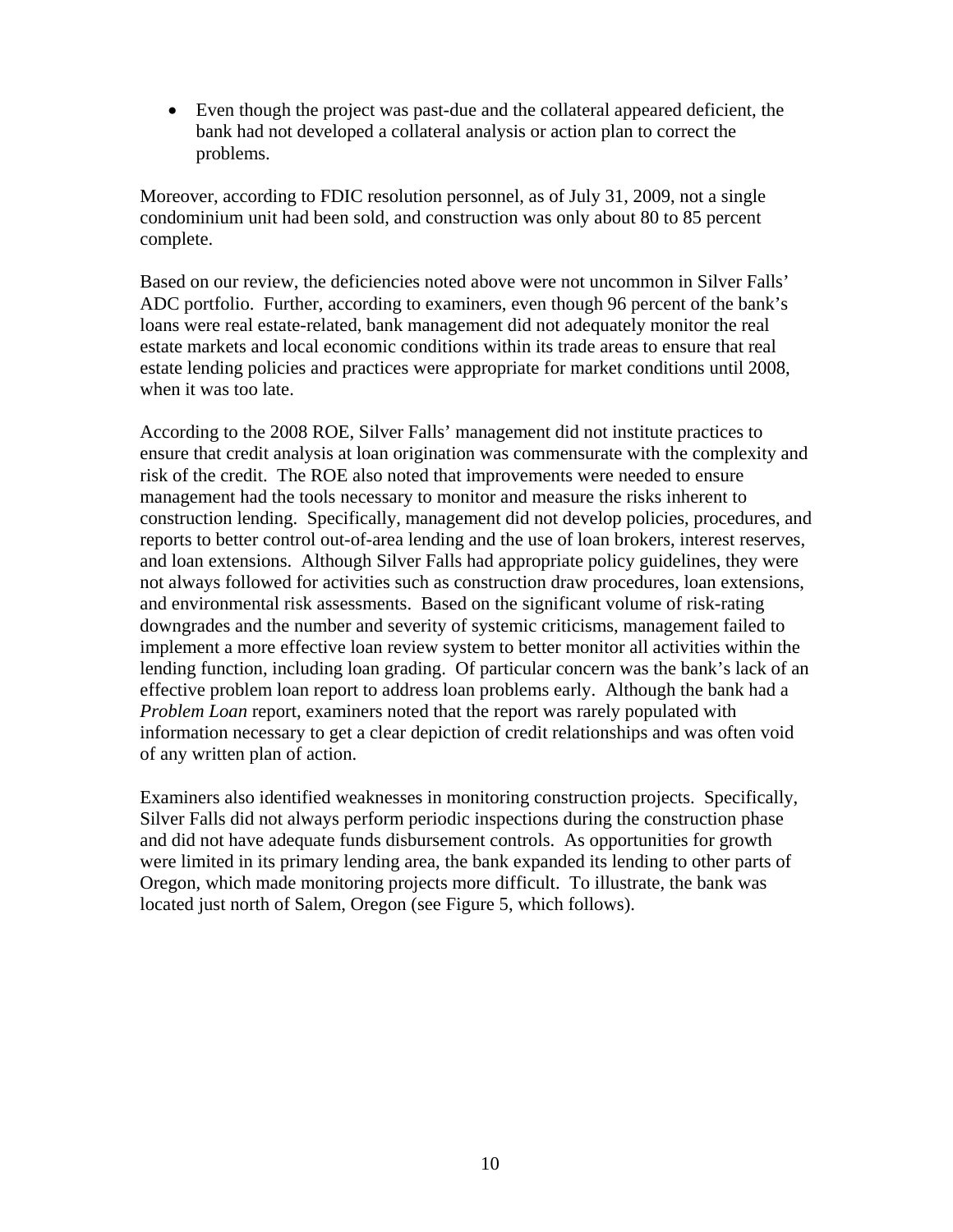

 **Figure 5: Location of Silver Falls Bank** 

Source: Google Maps.

However, in 2008, about 11 percent of the bank's loan portfolio was to borrowers in the Bend, Oregon, market (approximately 130 miles away), and 9 percent of the portfolio was in the Medford, Oregon, market (approximately 240 miles away). The bank also had 11 percent of its loans concentrated on the Oregon coast and 21 percent in Portland, which examiners indicated were outside the bank's trade area. Examiners also indicated that the number of loan administration problems was higher for the out-of-area loans.

#### **Heavy Reliance on Wholesale Funding**

Beginning in 2005, Silver Falls became increasingly dependent on non-core deposits to fund its aggressive loan growth. By December 31, 2007, the bank's loan-to-deposit ratio was 118 percent, which indicates that Silver Falls needed to borrow money to fund its loans. Further, as shown in Figure 6, which follows, Silver Falls' non-core funding dependency was consistently higher than its peer group average from 2005 until it failed.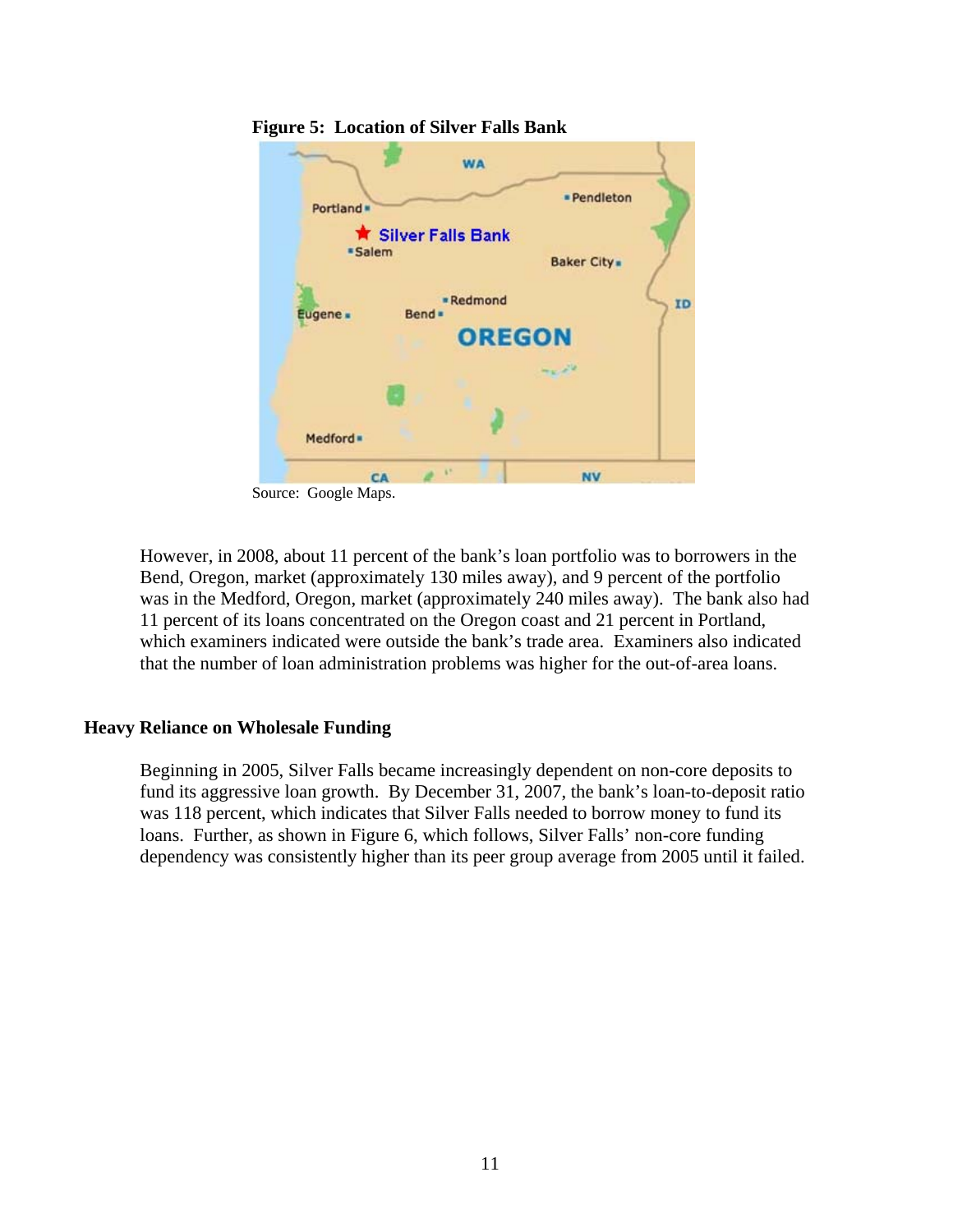

Source: UBPRs.

 $\overline{\phantom{a}}$ 

Moreover, Silver Falls' extensive use of non-core deposits resulted in a higher cost of funds<sup>3</sup> than its peers, as shown in Table 2, which follows. Specifically, from 2005 until it failed, Silver Falls' cost of funds ranged from 53 to 106 basis points higher than its peer group. The bank's cost of funds was also higher than the average cost for banks in Oregon. For example, in 2007, the average cost of funds for the banks in Oregon was 2.80 percent, while Silver Falls averaged 3.96 percent – 116 basis points higher. In our opinion, Silver Falls' higher cost of funds negatively impacted the bank's profitability and appeared to have encouraged higher-risk lending to be profitable.

 $3$  As used in this report, the cost of funds was determined by using interest expense as a percentage of average earning assets.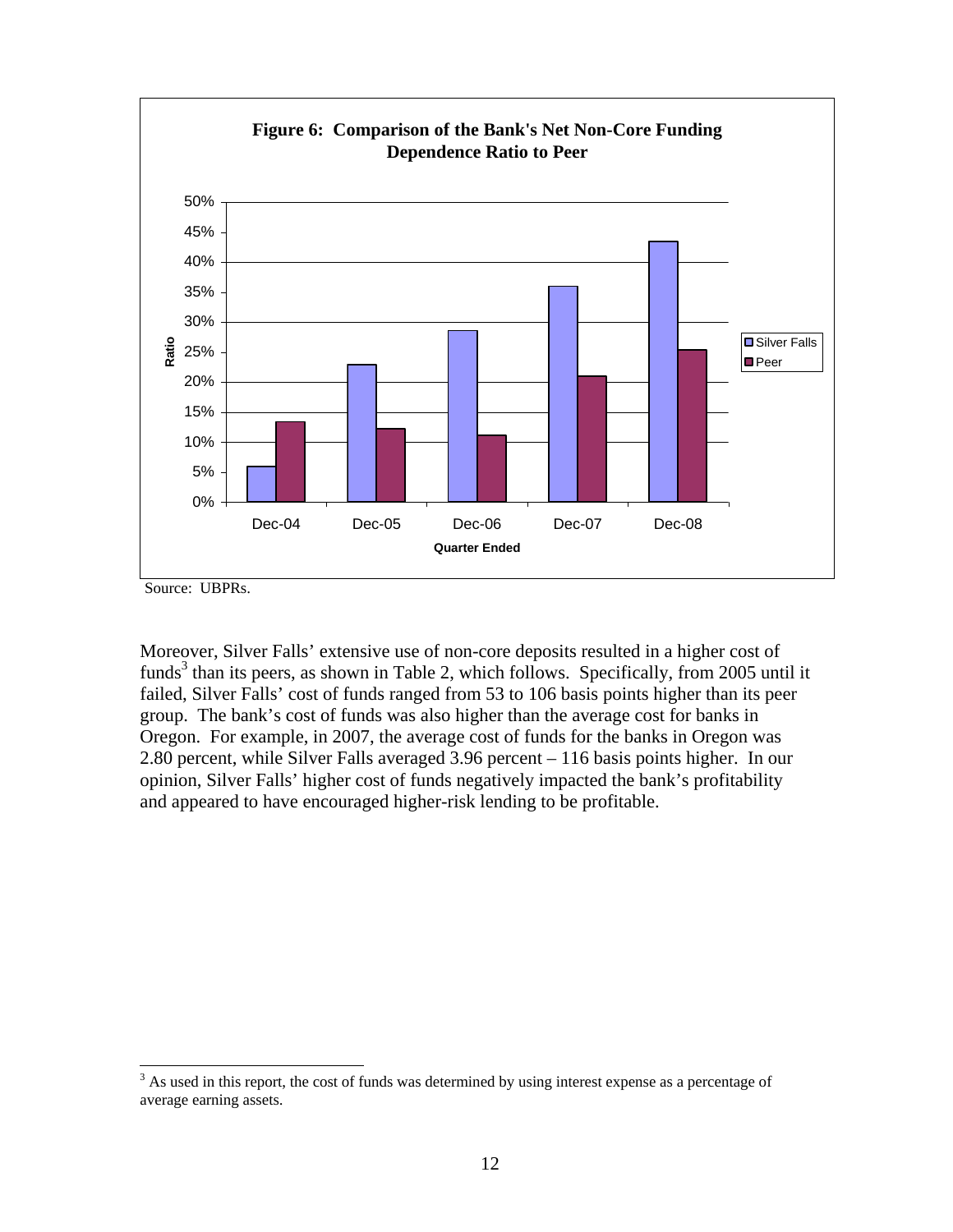| <b>Year End</b> | <b>Interest Expense</b><br>as a Percent of<br><b>Average Assets -</b><br><b>Silver Falls</b> | Peer Group<br>Average | <b>Average for</b><br><b>Banks</b><br>in Oregon |
|-----------------|----------------------------------------------------------------------------------------------|-----------------------|-------------------------------------------------|
| 2003            | 1.91%                                                                                        | 1.45%                 | 1.31%                                           |
| 2004            | 1.60%                                                                                        | 1.40%                 | 1.08%                                           |
| 2005            | 2.30%                                                                                        | 1.77%                 | 1.58%                                           |
| 2006            | 3.27%                                                                                        | 2.30%                 | 2.41%                                           |
| 2007            | 3.96%                                                                                        | 2.90%                 | 2.80%                                           |
| 2008            | 3.34%                                                                                        | 2.30%                 | 2.14%                                           |

**Table 2: The Bank's Cost of Funds Compared to Peer Group** 

Source: UBPRs.

#### ASSESSMENT OF FDIC SUPERVISION

Over the life of Silver Falls, the FDIC and ODCBS provided supervisory oversight in many ways, including risk management examinations, visitations, and offsite monitoring. Overall, the FDIC drew bank management attention to critical matters that contributed to the failure; however, the FDIC did not ensure that the bank addressed its risks before the bank began experiencing financial deterioration. Generally, we found that examiners identified emerging risks in the bank's loan portfolio as early as 2003, through examinations and offsite monitoring, and made numerous recommendations to bank management to diversify the loan portfolio and better manage the risks associated with its ADC lending. For the most part, bank management did not fully implement examiner recommendations and continued increasing its ADC portfolio through the use of non-core deposits and lending in areas outside its trade area.

#### **Historical Snapshot of Supervision**

The FDIC complied with examination frequency requirements of the FDI Act and, in conjunction with the ODCBS, conducted seven examinations and three visitations during the history of the bank, as shown in Table 3, which follows.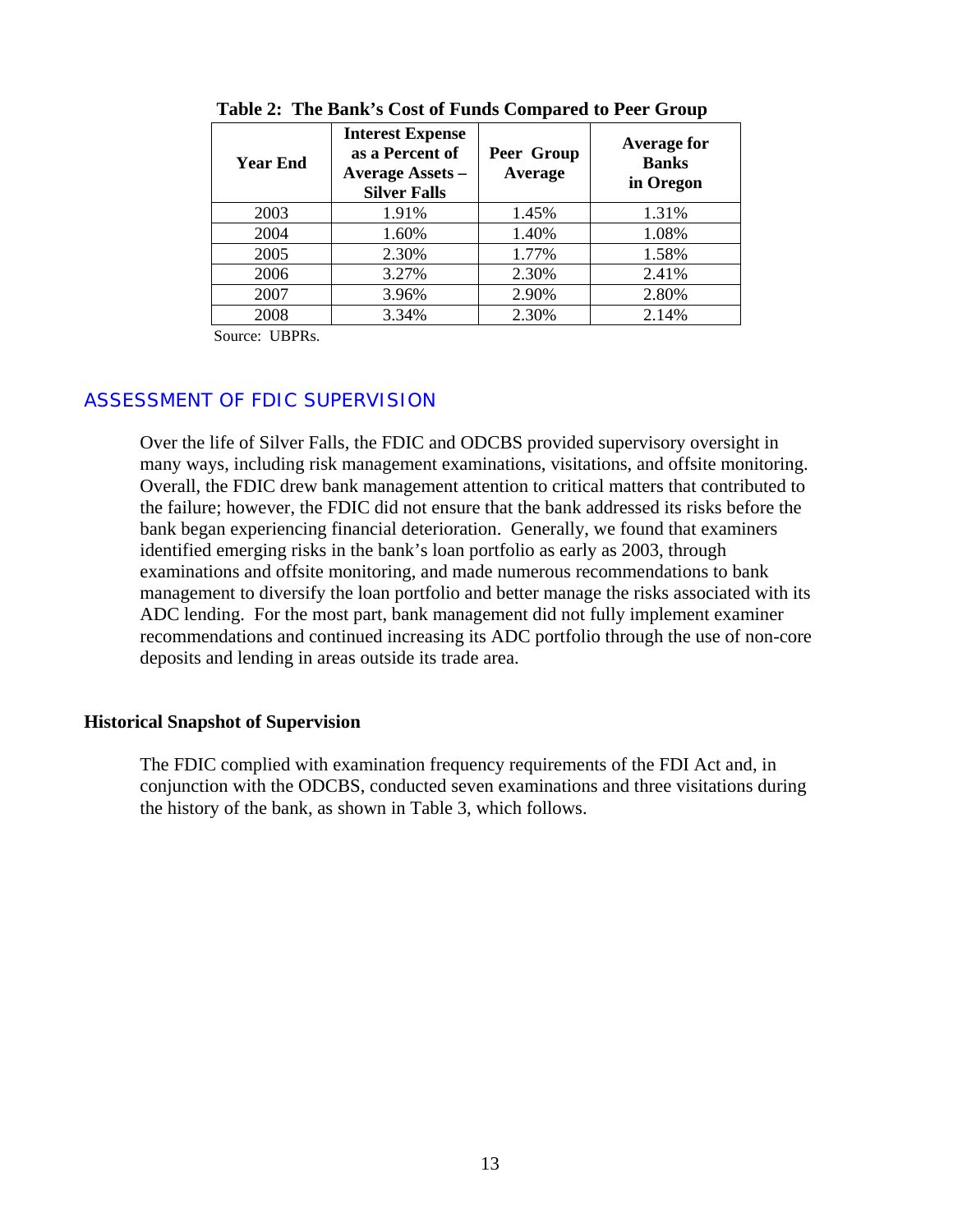| <b>Date</b>    | <b>Supervisory</b><br><b>Activity</b> | <b>Supervisory Ratings</b><br>$(UFIRS)*$ |
|----------------|---------------------------------------|------------------------------------------|
| January 2009   | Visitation                            | 555552/5                                 |
| April 2008     | Joint Examination                     | 444442/4                                 |
| April 2007     | <b>State Examination</b>              | 222122/2                                 |
|                | <b>FDIC</b>                           |                                          |
| September 2005 | Examination                           | 222122/2                                 |
| April 2004     | <b>Joint Examination</b>              | 222222/2                                 |
| October 2003   | Visitation                            | 233332/3                                 |
|                | <b>FDIC</b>                           |                                          |
| March 2003     | Examination                           | 233332/3                                 |
| February 2002  | <b>State Examination</b>              | 122122/2                                 |
| March 2001     | Joint Examination                     | 122212/2                                 |
| August 2000    | Visitation                            | Not rated                                |

**Table 3: Supervisory History of Silver Falls** 

Source: The FDIC's Virtual Supervisory Information on the Net database.

\*Financial institution regulators and examiners use the Uniform Financial Institutions Rating System (UFIRS) to evaluate a bank's performance in six components represented by the CAMELS acronym: **C**apital adequacy, **A**sset quality, **M**anagement practices, **E**arnings performance, **L**iquidity position, and **S**ensitivity to market risk. Each component, and an overall composite score, is assigned a rating of 1 through 5, with 1 having the least regulatory concern and 5 having the greatest concern.

After the 2003 examination, the bank agreed to a Memorandum of Understanding (MOU) to address management and asset quality weaknesses, including poor loan policies, underwriting and credit administration weaknesses, and a lack of risk diversification due to the bank's concentration of ADC loans. After the 2004 examination, the FDIC terminated the MOU when examiners found that oversight by Silver Falls' BOD had improved and asset quality and underwriting practices were strengthened. Additionally, the 2004 ROE noted that management had prepared a risk segmentation analysis of its construction and land development portfolio in order to better assess risk and reminded the bank that this type of analysis should be ongoing. The bank received a composite 2 rating at the 2004, 2005, and 2007 examinations. At each of these examinations, FDIC and ODCBS examiners made numerous recommendations, largely addressing risk management deficiencies at the bank, including the high concentration of ADC loans and weak underwriting and loan administration practices (see Appendix 3 for details of examiner comments and recommendations).

During the April 2008 examination, in which the bank was downgraded to a composite 4 rating, FDIC and state examiners noted that the bank's overall condition was unsatisfactory due to inadequate BOD and management oversight. The ROE also noted that "the latent risk in the bank's portfolio has been realized with the downturn in the housing market." The bank was presented with a Cease and Desist Order (C&D) in June 2008 to address, among other things, its ADC concentrations and poor underwriting and credit administration practices. Bank management initially resisted signing the C&D but eventually stipulated to it in November 2008. Also, in November 2008, the bank submitted an application to the Troubled Asset Relief Program (TARP) Capital Purchase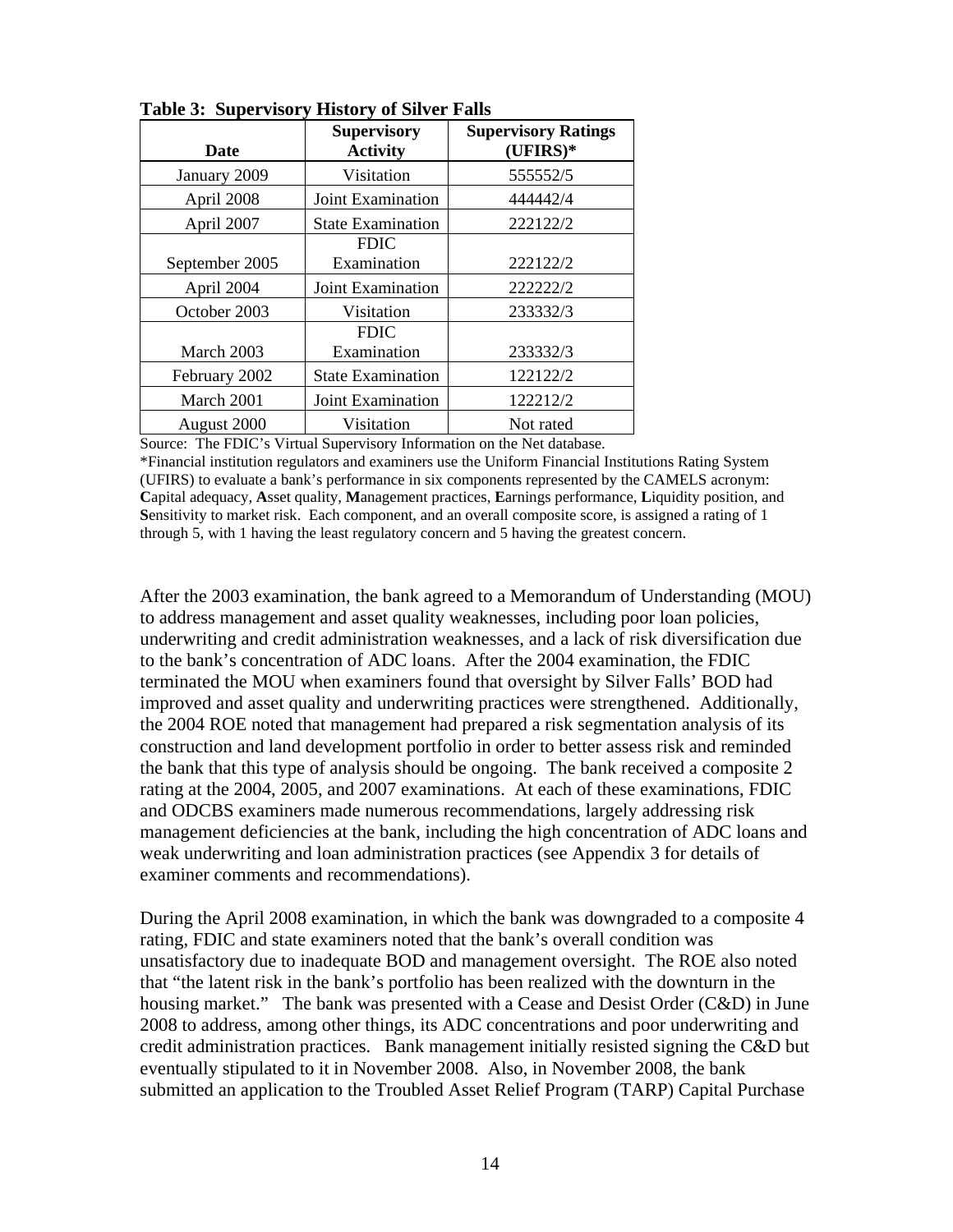Program. After reviewing the application and other materials provided, the FDIC asked the bank to withdraw its application due to the significant financial deterioration of the bank and its likely inability to raise capital.

In January 2009, examiners performed a targeted loan review (visitation) and concluded that the deterioration of the loan portfolio was capsizing the bank as the volume of adversely classified assets and loan losses had depleted the bank's allowance for loan and lease losses (ALLL) and was straining its capital. Further, examiners noted that the institution's deterioration was largely the result of operating with a high level of ADC lending in a declining real estate market. As of November 30, 2008, ADC lending represented over 750 percent of Tier 1 Capital. The bank's problems were compounded by wholesale credit administration deficiencies due to management's failure to strengthen oversight of the credit function. As a result of this review, on February 2, 2009, the FDIC notified the bank that its PCA category was Critically Undercapitalized. With no prospects of a capital infusion, the bank was closed on February 20, 2009.

#### **OIG Assessment of FDIC Supervision**

Although FDIC and ODCBS examiners recognized early warning signs and continually reported on the risky practices used by the bank, it was allowed to continue its concentration of ADC loans until after the April 2008 examination. In our opinion, earlier corrective action was needed before serious asset quality problems developed in the loan portfolio. Until the  $3<sup>rd</sup>$  quarter of 2007, the Oregon real estate market had been performing well, which masked the bank's elevated risks. Further, because the bank was reporting high net income and capital along with a low level of adversely classified assets, the FDIC and ODCBS rated the bank a composite 2 and did not take stronger supervisory actions to curtail the bank's risk appetite and ADC concentrations until the April 2008 examination when Silver Falls' loan portfolio began experiencing financial problems. By 2008, the bank's problems had become severe, and failure appeared unavoidable, absent a massive capital infusion.

Examiners identified Silver Falls' loan concentrations as a potential high-risk area of concern in ROEs and meetings with bank management as early as 2003. However, despite repeated assurances by Silver Falls' management that it would take corrective actions, no comprehensive action was taken. For example, the April 2004 ROE stated that risk management processes were inadequate related to economic conditions and concentrations. Based on our review, we concluded that Silver Falls did not give adequate attention to its concentration risk and continued positioning the bank to be exposed in an economic downturn. Examiners we interviewed mentioned that deficiencies continually existed in the bank's monitoring and reporting processes for concentrations. However, as previously noted, when examiners criticized the bank for exceeding its own liberal ADC limits, bank management would increase policy limits to promote compliance rather than reduce the risk profile. Nonetheless, the FDIC could have taken stronger actions before 2008 to mitigate the bank's ADC risk exposure inherent in its ADC loan portfolio.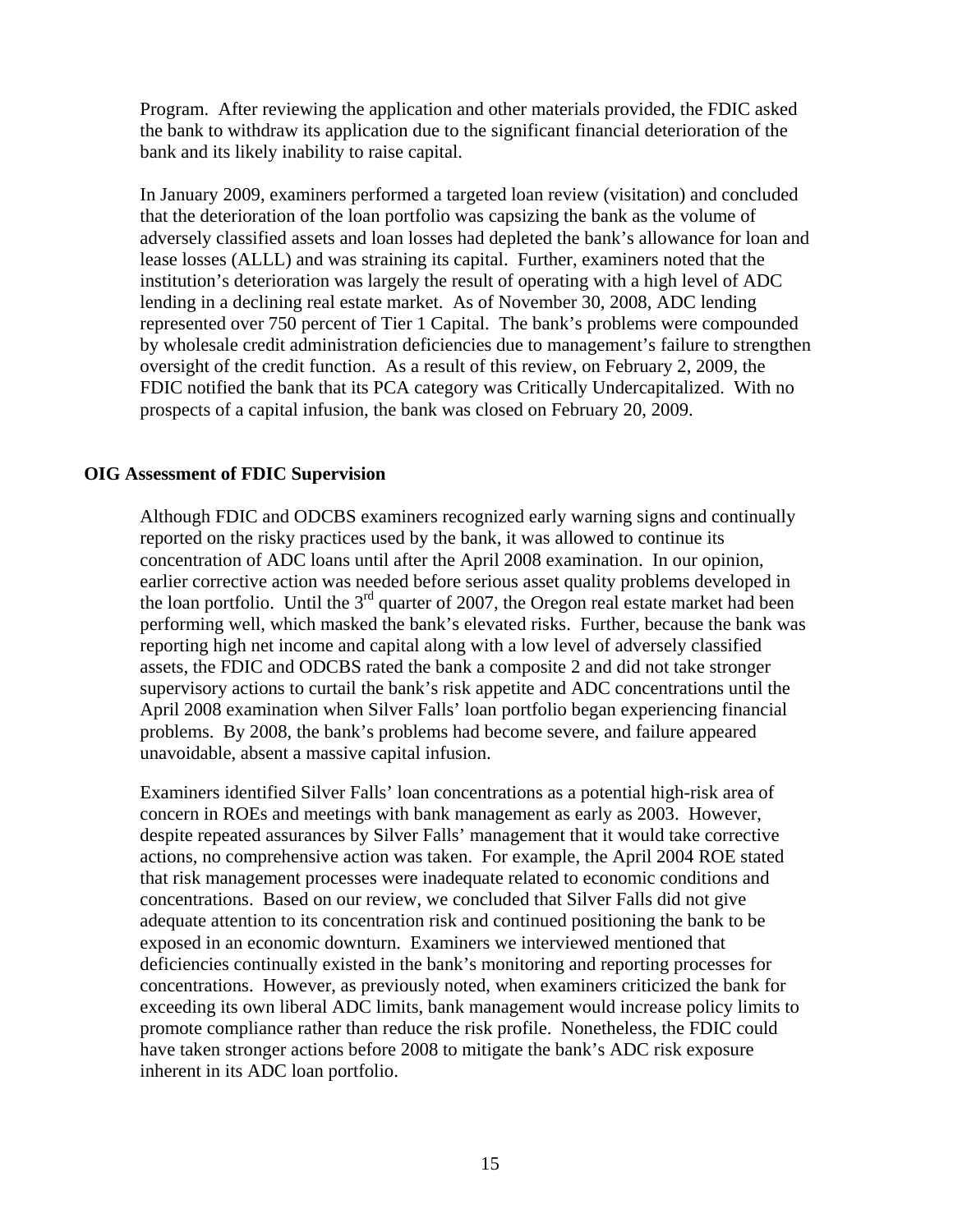Despite the poor risk management practices, most of the ADC loans at the bank were paying as agreed to by the borrower or had sufficient collateral protection until the end of 2007. For example, the bank reported no non-current loans in 2005 and 2006. However, by 2008, non-current loans totaled over \$30.4 million (almost 30 percent of the loan portfolio). The precipitous decline in real estate values in Oregon, particularly those involving ADC loans, had a tremendous effect on the bank. In our opinion, the bank's high-risk profile warranted earlier administrative actions such as requiring the bank to implement more stringent underwriting standards or requiring additional capital. We compared the bank's ADC concentration, ALLL coverage, and Tier 1 Capital to banks in its peer group as shown in Table 4, which follows.

|                         | <b>ADC</b> Concentrations as a<br><b>Percentage of Total Loans</b> |        |        | <b>ALLL Coverage as a</b><br><b>Percentage of Total</b><br>Loans |       |       | <b>Tier 1 Capital</b> |        |       |
|-------------------------|--------------------------------------------------------------------|--------|--------|------------------------------------------------------------------|-------|-------|-----------------------|--------|-------|
|                         | 2005                                                               | 2006   | 2007   | 2005                                                             | 2006  | 2007  | 2005                  | 2006   | 2007  |
| Silver<br>Falls<br>Bank | 42.89%                                                             | 52.31% | 62.53% | 0.99%                                                            | 0.96% | 1.17% | 10.11%                | 10.33% | 8.81% |
| Peer<br>Group           | 9.32%                                                              | 8.80%  | 15.00% | 1.30%                                                            | 1.22% | 1.19% | 10.22%                | 9.82%  | 9.60% |

**Table 4: ADC, ALLL, and Tier 1 Capital Ratios Compared to Peer** 

Source: UBPRs.

As Table 4 shows, Silver Falls' ADC loan concentrations as a percentage of total loans in 2005 through 2007 were four to six times that of the bank's peer group. In addition, as previously discussed in this report, underwriting and credit administration at the bank were weak. Despite its risky profile, Silver Falls' ALLL coverage was less than coverage by banks in its peer group for all 3 years. Moreover, its Tier 1 Capital ratio for 2 of the 3 years was less than peer. In our opinion, the combination of ADC concentrations and weak underwriting and credit administration practices should have resulted in a higher ALLL and/or increased capital. Prior to the 2008 ROE, examiners were generally not critical of the bank's ALLL or capital.

In conclusion, although examiners recognized and reported on the risks inherent in Silver Falls' loan portfolio, in retrospect, more could have been done to ensure that timely supervisory was taken to address the bank's inherent risks before financial deterioration occurred.

#### IMPLEMENTATION OF PCA

The purpose of PCA is to resolve the problems of insured depository institutions at the least possible long-term loss to the DIF. PCA provides federal banking agencies with the authority to take certain actions when an institution's capital drops to certain levels. We concluded that the FDIC used this authority in an appropriate and timely manner under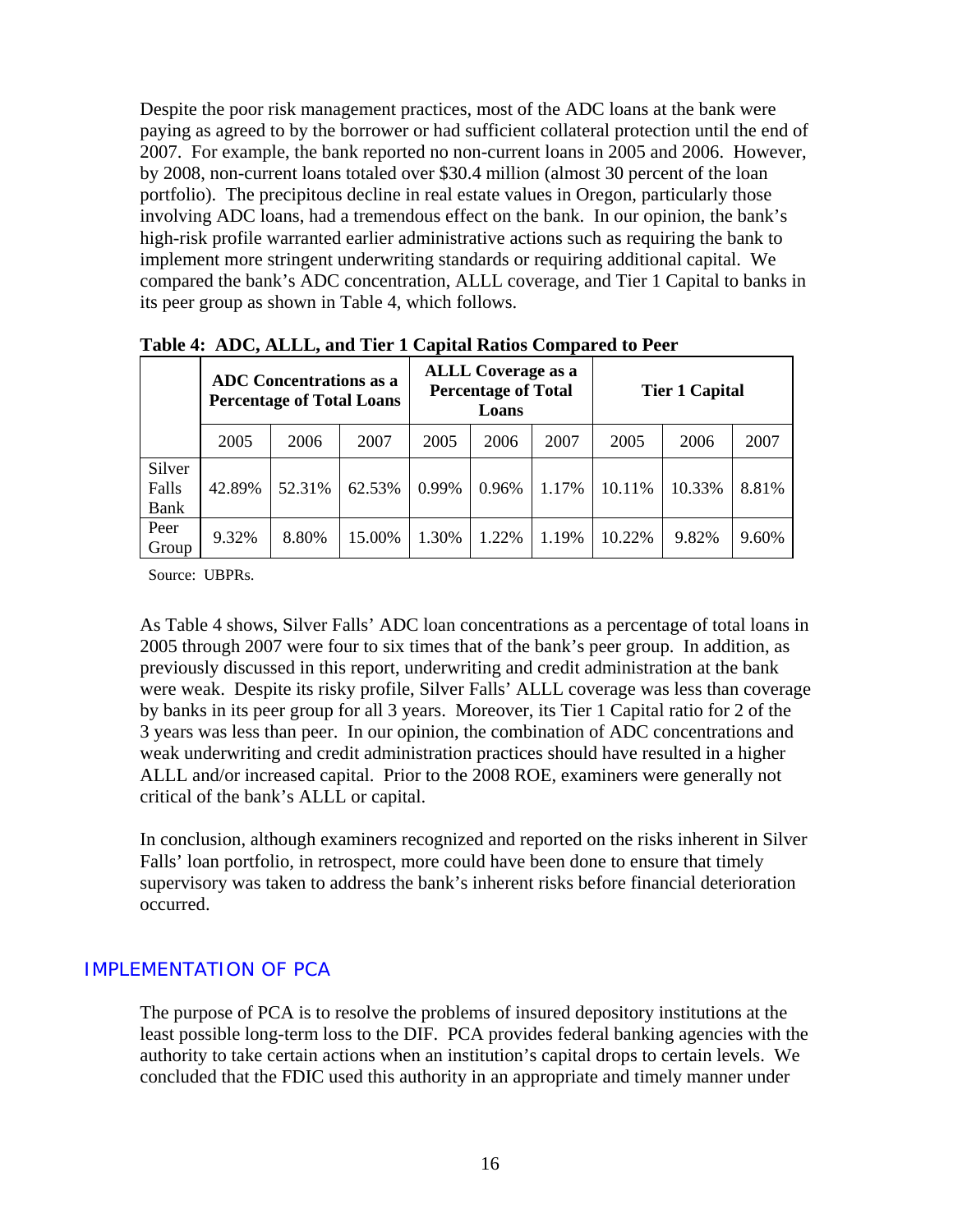PCA. The April 2008 ROE stated that the bank's capital ratio had declined to 8.25 percent, which was well below the bank's internal minimum threshold of 9.0 percent. Similarly, the Total Risk-Based Capital ratio had declined to 9.65 percent. As a result of the Total Risk-Based Capital ratio falling below 10.0 percent, the bank was categorized as Adequately Capitalized for PCA purposes and was notified that it may not accept, renew, or roll over any brokered deposit unless the institution had been granted a waiver by the FDIC. As a result of the January 2009 targeted loan review, the FDIC notified the bank on February 2, 2009 that it was considered Critically Undercapitalized and was subject to the mandatory requirements of section 38(k) of the FDI Act, including submission of a capital restoration plan. Specifically, the bank's ratios were:

| Tier 1 Leverage                        | 1.38% |
|----------------------------------------|-------|
| Tier 1 Risk-Based Capital Ratio:       | 1.41% |
| <b>Total Risk-Based Capital Ratio:</b> | 2.70% |

Although the FDIC complied with the PCA provisions of the FDI Act, PCA was not effective at limiting the loss to the DIF. PCA's focus is on capital, and capital can be a lagging indicator of an institution's financial health as was the case with Silver Falls. Bank management delayed the recognition of problems and ultimately the deterioration of earnings and capital. By the time Silver Falls' capital level fell below the required threshold necessary to implement stronger PCA provisions at the end of 2008, the bank's condition had deteriorated to the point at which the institution was not viable absent a massive capital infusion.

#### CORPORATION COMMENTS

On August 28, 2009, the Director, DSC, provided a written response to the draft report. DSC's response is provided in its entirety as Appendix 4 of this report. In its response, DSC stated that Silver Falls failed due to a significant lack of risk management controls and an aggressive risk appetite for speculative ADC lending without adequate underwriting and credit administration practices. DSC's statement was consistent with the OIG's finding of the cause of failure.

With respect to the FDIC's supervision of Silver Falls, DSC stated that FDIC and ODCBS examiners had identified the emerging risks in the bank's loan portfolio, as early as 2003, and made numerous recommendations to diversify the loan portfolio and better manage risk. DSC also noted that examiners took appropriate action in 2008 by downgrading Silver Falls' ratings, based on its deteriorating financial condition, and executing a C&D Order that addressed ADC concentrations, liberal loan underwriting practices, and inadequate credit administration. DSC acknowledged our findings that earlier supervisory action may have been warranted based on Silver Falls' high-risk profile.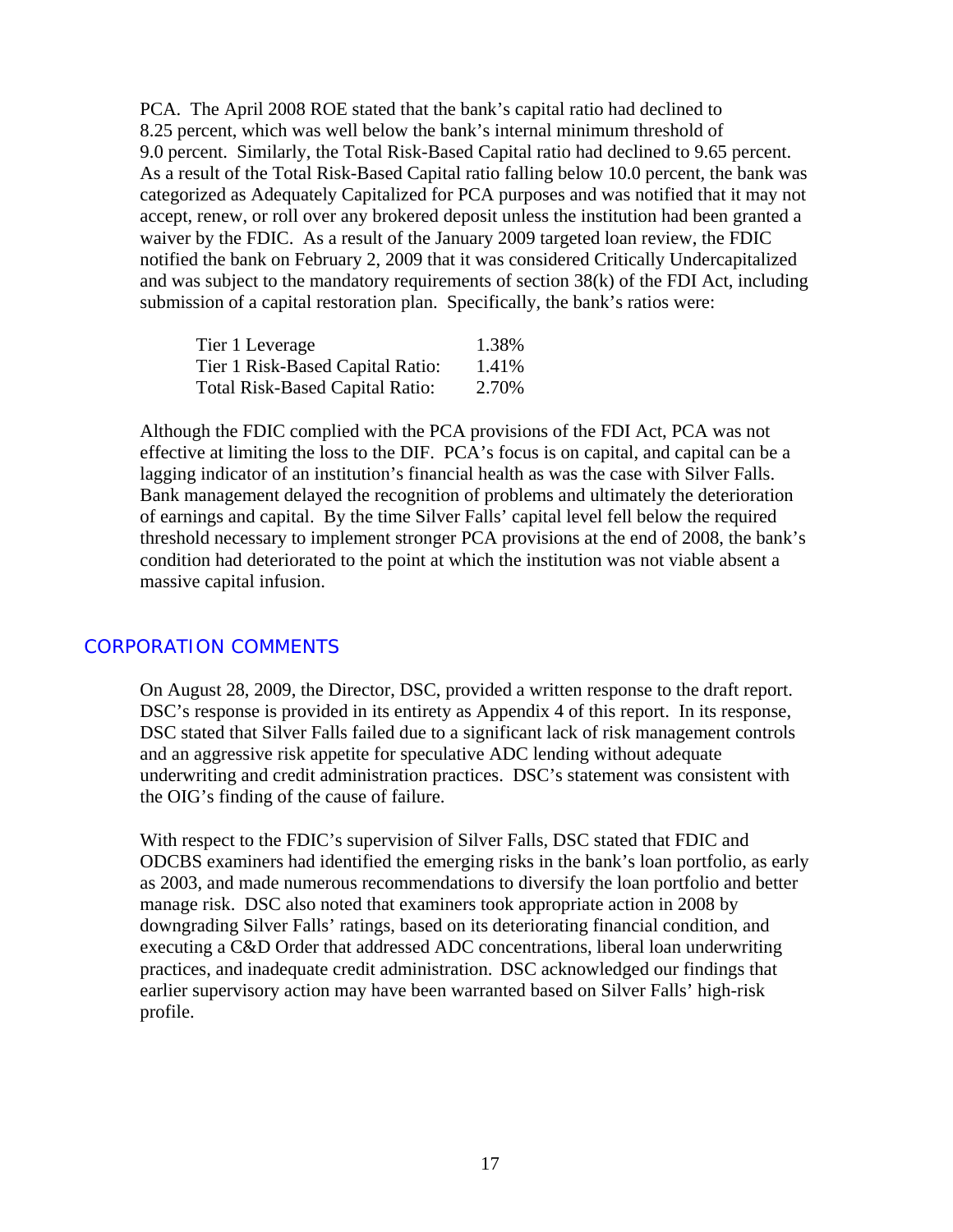#### **Objectives**

We performed this audit in accordance with section 38(k) of the FDI Act, which provides that if a deposit insurance fund incurs a material loss with respect to an insured depository institution, on or after July 1, 1993, the Inspector General of the appropriate federal banking agency shall prepare a report to that agency reviewing the agency's supervision of the institution. The FDI Act requires that the report be completed within 6 months after it becomes apparent that a material loss has been incurred.

Our audit objectives were to (1) determine the causes of the financial institution's failure and resulting material loss to the DIF and (2) evaluate the FDIC's supervision of the institution, including implementation of the PCA provisions of section 38.

We conducted the audit from March 2009 to August 2009 in accordance with generally accepted government auditing standards. However, due to the limited scope and objectives established for material loss reviews, which are generally applied to just one financial institution, it may not have been feasible to address certain aspects of the standards, as described in the sections that follow.

#### **Scope and Methodology**

The scope of this audit included an analysis of Silver Falls' operations from April 24, 2000 until the bank's failure on February 20, 2009. Our review also entailed an evaluation of the regulatory supervision of the institution over the same period.

To achieve the objectives, we performed the following procedures and techniques:

- Analyzed ROEs and visitation reports prepared by the FDIC and ODCBS examiners from 2001 to 2008.
- Reviewed the following:
	- Bank data and correspondence maintained at the FDIC's San Francisco Regional Office (SFRO) and Portland Field Office.
	- Reports prepared by the Division of Resolutions and Receiverships (DRR) and DSC relating to the bank's closure.
	- Bank records maintained by DRR in the Dallas, Texas, Regional Office for information that would provide insight into the bank's failure, various annual reports, and accompanying financial statements.
	- Pertinent DSC policies and procedures.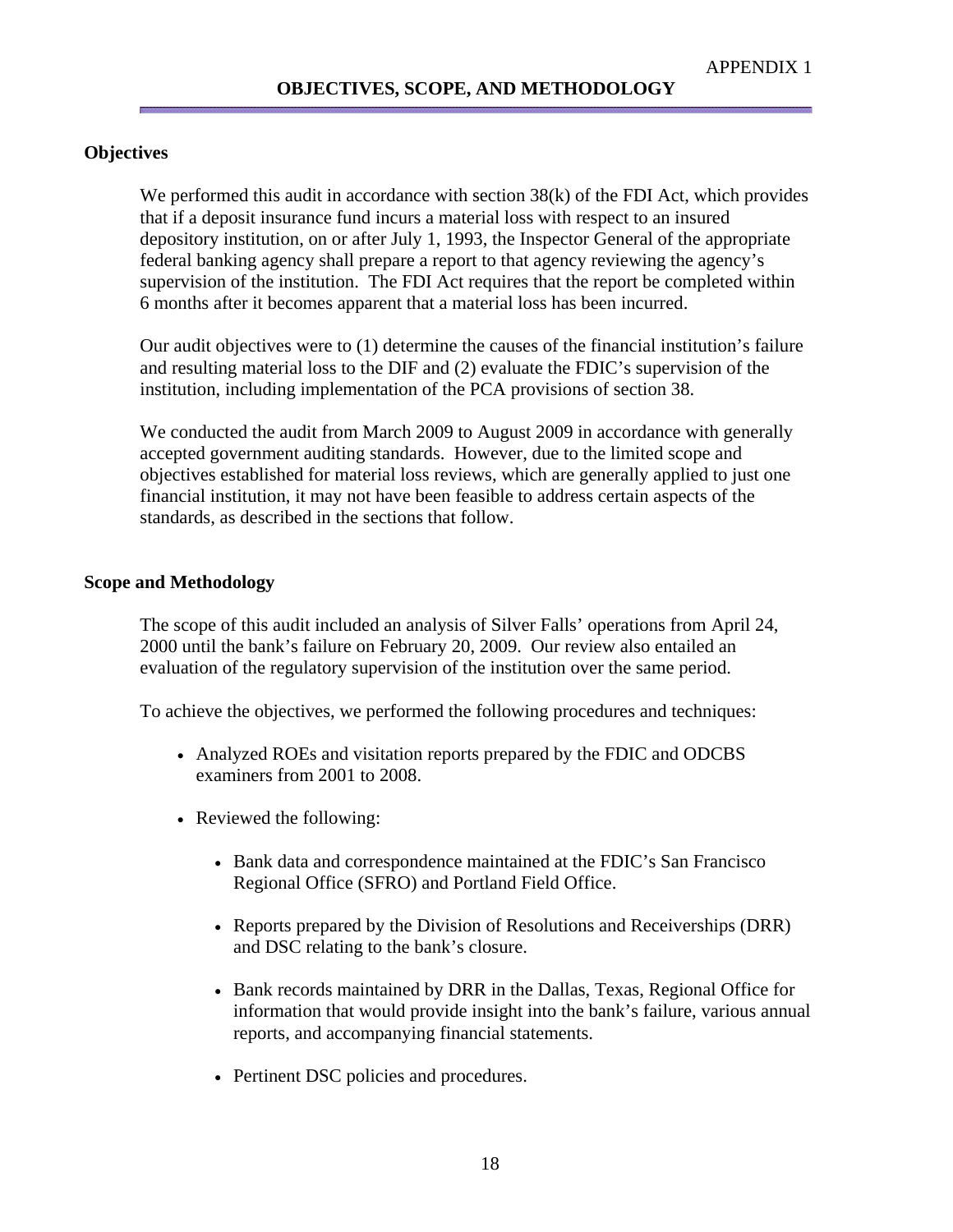- Interviewed the following FDIC officials:
	- DSC management in Washington, D.C., and the SFRO.
	- DRR officials at the Dallas Regional Office and at the receivership site.
	- FDIC examiners from the DSC Portland Field Office, Portland, Oregon, who participated in examinations or reviews of examinations of Silver Falls.
- Met with officials from the ODCBS to discuss the historical perspective of the institution, its examinations, state banking laws, and other activities regarding the ODCBS's supervision of the bank.
- Researched various banking laws and regulations, including State of Oregon laws.

#### **Internal Control, Reliance on Computer-processed Information, Performance Measurement, and Compliance With Laws and Regulations**

Due to the limited nature of the audit objectives, we did not assess DSC's overall internal control or management control structure. We performed a limited review of Silver Falls' management controls pertaining to its operations as discussed in this report. For purposes of the audit, we did not rely on computer-processed data to support our significant findings and conclusions. Our review centered on interviews, ROEs and correspondence, and other evidence to support our audit.

The Government Performance and Results Act of 1993 (the Results Act) directs Executive Branch agencies to develop a customer-focused strategic plan, align agency programs and activities with concrete missions and goals, and prepare and report on annual performance plans. For this material loss review, we did not assess the strengths and weaknesses of DSC's annual performance plan in meeting the requirements of the Results Act because such an assessment is not part of the audit objectives. DSC's compliance with the Results Act is reviewed in program audits of DSC operations.

Regarding compliance with laws and regulations, we performed tests to determine whether the FDIC had complied with provisions of PCA and limited tests to determine compliance with certain aspects of the FDI Act. The results of our tests were discussed, where appropriate, in the report. Additionally, we assessed the risk of fraud and abuse related to our objectives in the course of evaluating audit evidence.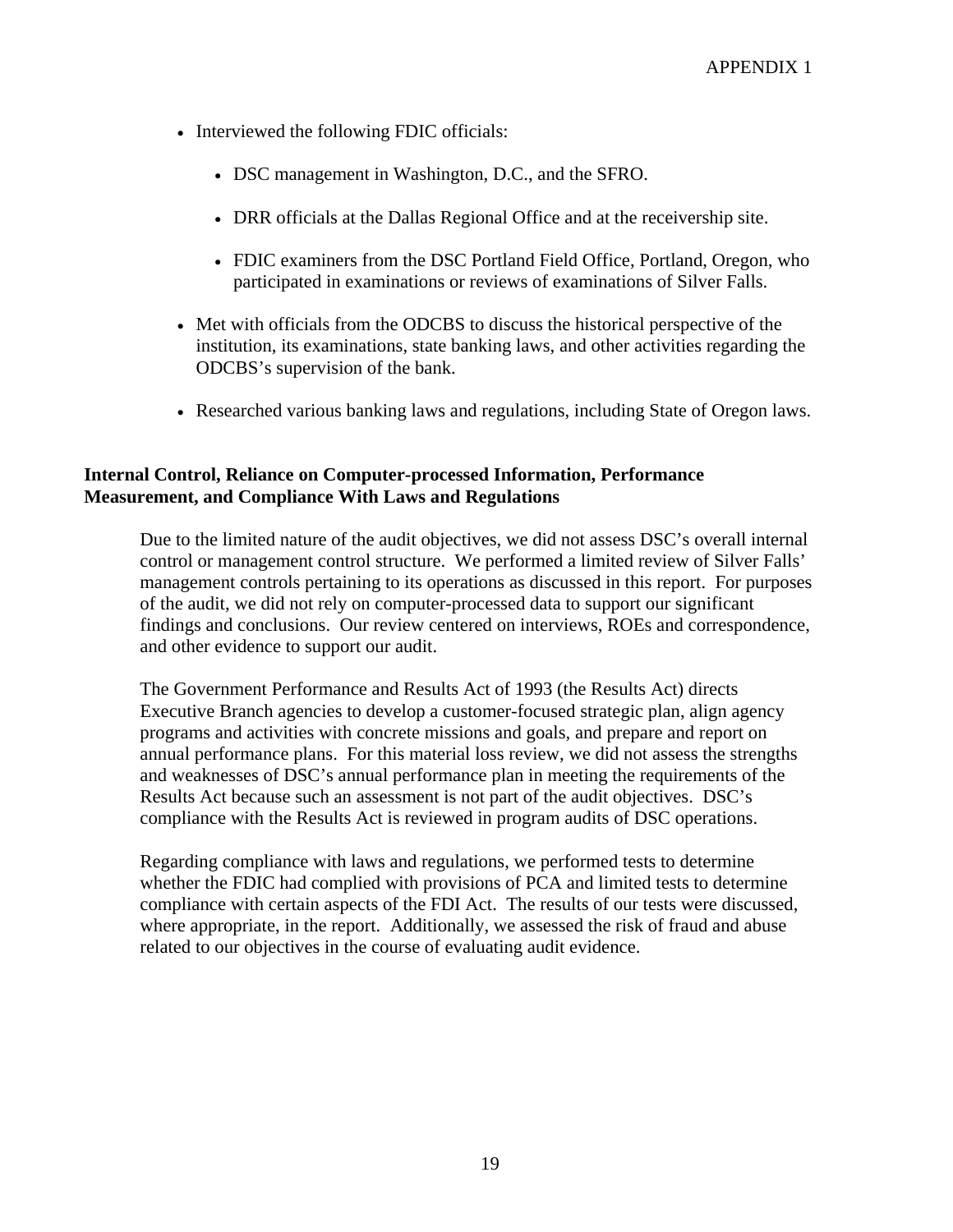É

| <b>Term</b>                       | <b>Definition</b>                                                                                                                                                |
|-----------------------------------|------------------------------------------------------------------------------------------------------------------------------------------------------------------|
| <b>Adversely</b>                  | Assets subject to criticism and/or comment in an examination report.                                                                                             |
| <b>Classified Assets</b>          | Adversely classified assets are allocated on the basis of risk (lowest to highest)                                                                               |
|                                   | into three categories: Substandard, Doubtful, and Loss.                                                                                                          |
| <b>Allowance for</b>              |                                                                                                                                                                  |
| <b>Loan and Lease</b>             | Federally insured depository institutions must maintain an ALLL that is<br>adequate to absorb the estimated loan losses associated with the loan and lease       |
| Losses (ALLL)                     | portfolio (including all binding commitments to lend). To the extent not                                                                                         |
|                                   | provided for in a separate liability account, the ALLL should also be sufficient                                                                                 |
|                                   | to absorb estimated loan losses associated with off-balance sheet loan                                                                                           |
|                                   | instruments such as standby letters of loan.                                                                                                                     |
|                                   |                                                                                                                                                                  |
| Concentration                     | A concentration is a significantly large volume of economically related assets                                                                                   |
|                                   | that an institution has advanced or committed to a certain industry, person,                                                                                     |
|                                   | entity, or affiliated group. These assets may, in the aggregate, present a<br>substantial risk to the safety and soundness of the institution.                   |
|                                   |                                                                                                                                                                  |
| <b>Memorandum of</b>              | An informal corrective administrative action for institutions considered to be of                                                                                |
| <b>Understanding</b>              | supervisory concern, but which have not deteriorated to the point where they                                                                                     |
| (MOU)                             | warrant formal administrative action. As a general rule, an MOU is to be                                                                                         |
|                                   | considered for all institutions rated a composite 3.                                                                                                             |
|                                   |                                                                                                                                                                  |
| Prompt                            | The purpose of PCA is to resolve the problems of insured depository                                                                                              |
| <b>Corrective Action</b><br>(PCA) | institutions at the least possible long-term cost to the DIF. Part 325, subpart B,<br>of the FDIC Rules and Regulations, 12 Code of Federal Regulations, section |
|                                   | 325.101, et. seq, implements section 38, Prompt Corrective Action, of the FDI                                                                                    |
|                                   | Act, 12 United States Code section 1831(o), by establishing a framework for                                                                                      |
|                                   | taking prompt supervisory actions against insured nonmember banks that are                                                                                       |
|                                   | less than adequately capitalized. The following terms are used to describe                                                                                       |
|                                   | capital adequacy: (1) Well Capitalized, (2) Adequately Capitalized,                                                                                              |
|                                   | (3) Undercapitalized, (4) Significantly Undercapitalized, and (5) Critically                                                                                     |
|                                   | Undercapitalized.                                                                                                                                                |
|                                   | A PCA Directive is a formal enforcement action seeking corrective action of                                                                                      |
|                                   | compliance with the PCA statute with respect to an institution that falls within                                                                                 |
|                                   | any of the three categories of undercapitalized institutions.                                                                                                    |
|                                   |                                                                                                                                                                  |
| <b>Uniform Bank</b>               | The UBPR is an individual analysis of a financial institution's financial data                                                                                   |
| <b>Performance</b>                | and ratios that includes extensive comparisons to peer group performance. The                                                                                    |
| <b>Report (UBPR)</b>              | report is produced by the Federal Financial Institutions Examination Council                                                                                     |
|                                   | for the use of banking supervisors, bankers, and the general public and is<br>produced quarterly from data reported in Reports of Condition and Income           |
|                                   | submitted by banks.                                                                                                                                              |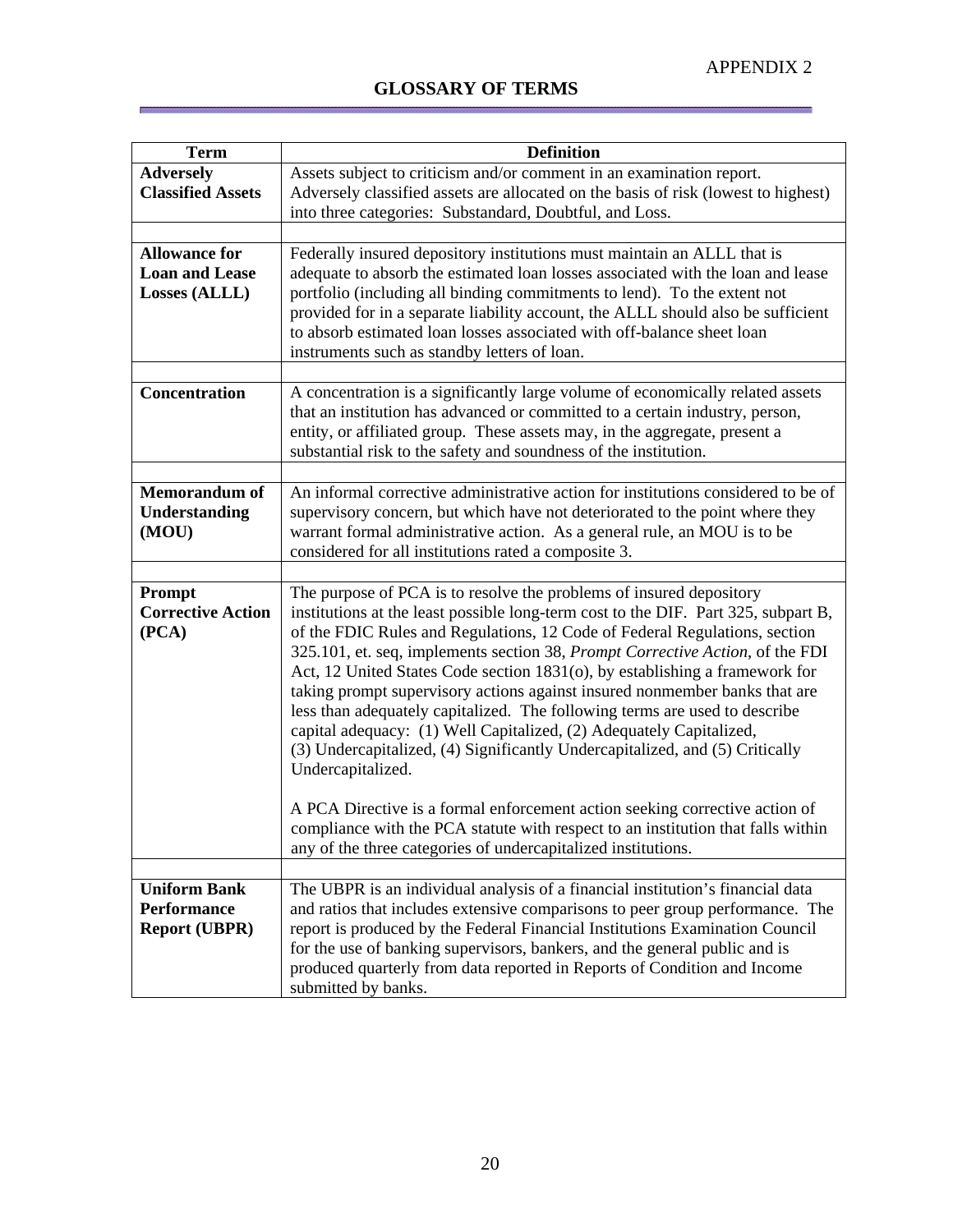### **SUMMARY OF ROE FINDINGS AND RECOMMENDATIONS**

#### **FDIC Report of Examination, dated March 17, 2003**

Conclusions:

- BOD oversight has been ineffective.
- This ineffectiveness has led to unsatisfactory asset quality and the need for significant provisions to ALLL.
- Asset quality deterioration because of management's ineffective risk controls.

Recommendations:

- Management needs to more proactively identify portfolio risk and recognize losses.
- Management should implement an effective loan review function.
- Management needs to strengthen weak loan underwriting and credit administration practices, increase the ALLL to an adequate level, document liquidity strategies, and address examination recommendations.
- Management needs to focus on addressing identified deficiencies to build a solid foundation before continuing to grow the bank.
- Management's credit analysis and presentation in the Loan Approval Sheets require improvement.
- Management should follow its loan policy, including reporting individual and aggregate policy exceptions.For construction lending, the bank should (1) consistently perform inspections to validate draw requests and document the inspections in the loan file; (2) maintain records for the interest reserve separate from general construction proceeds to help maintain control over disbursements; (3) determine reasons why pre-sold projects are not selling, document the reason, and inform the Loan Committee of the change in risk profile; and (4) establish reports that monitor the construction and development lending concentration.

In addition, the bank was cited for a contravention of Part 365, Appendix A – *Regulatory Real Estate Lending Standards*, in that loans in excess of the bank's Loan Policy LTV ratio must be aggregated and reported to the BOD at least quarterly. Several instances were noted in which policy limitations were exceeded, but loans were not tracked and aggregated for reporting to the BOD.

#### **Joint Report of Examination, dated April 5, 2004**

Conclusions:

- Overall condition of the bank is satisfactory.
- Oversight by the BOD is improved.
- Asset quality and underwriting practices are better.
- Capital levels are adequate.
- Risk management processes are inadequate related to economic conditions and concentrations.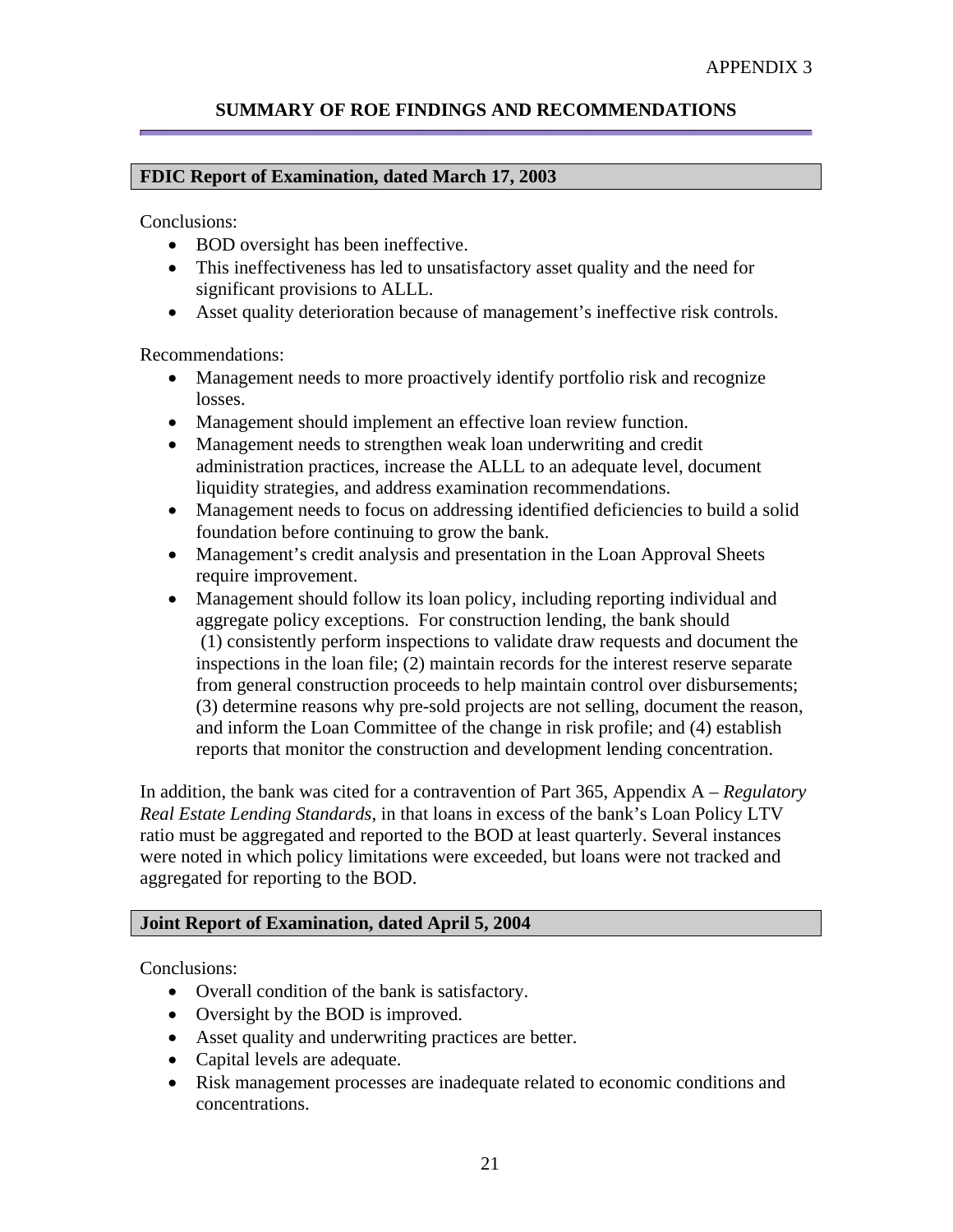Recommendations:

- Loan policies need the following refinements to further reduce the potential for undesirable risk.
	- 1) Expand guidelines to incorporate the desired quality of financial information.
	- 2) Develop guidelines for granting unsecured credit to commercial borrowers.
	- 3) Refine guidelines to improve the required content of real estate evaluations in accordance with the *Statement of Policy on Interagency Appraisal and Evaluation Guidelines.*
	- 4) Expand appraisal review guidelines to include the procedures for correcting identified weaknesses and ordering reappraisals.
	- 5) Revise construction inspection guidelines to require photographs of the inspected work.
	- 6) Revise other real estate guidelines to require an updated appraisal of real estate at the time of acquisition if the existing appraisal is more than 6 months old.
	- 7) Develop desired minimum debt service coverage guidelines for nonfarm nonresidential real estate and commercial loans.
	- 8) Establish desired limitations for loan concentrations of credit based on a percentage of Tier 1 Capital.
	- 9) Expand credit review criteria, beyond a credit review at origination, to periodically validate risk grade.

## **FDIC Report of Examination, dated September 26, 2005**

Conclusions:

- Overall condition of the bank remains satisfactory.
- While the bank has chosen to focus lending in some areas that may be considered higher risk, including speculative construction, adversely classified assets have continued to decline as a percentage of capital over the prior two examination cycles.

Recommendations:

- Management will need to strengthen policies and procedures to continue operating at or near adequate liquidity levels.
- Establish a policy limit for net non-core funding dependence.
- Refine policy guidance on requiring a loan review when the loan-to-deposit ratio exceeds 90 percent for three consecutive quarters.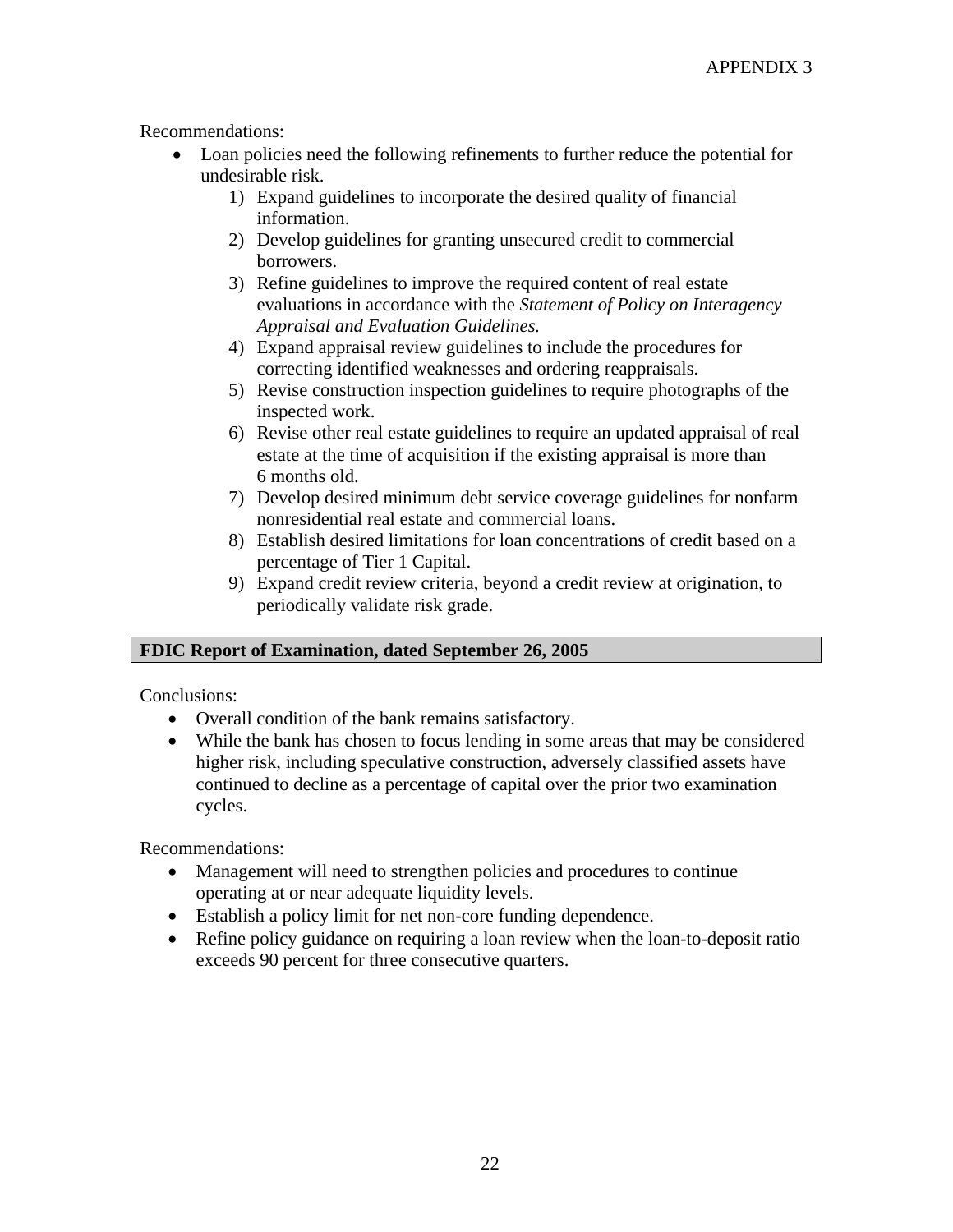#### **State Report of Examination, dated April 23, 2007**

Conclusions:

- The overall performance of the BOD and management is satisfactory.
- Higher-risk lending practices require additional monitoring and controls.
- The high level of loans is secured by CRE.
- There is a lack of support for primary and secondary sources of repayment.
- There are large numbers of borrowers and projects located outside the bank's primary market area.
- There are higher levels of documentation and underwriting deficiencies.
- Management has not reduced the risk inherent in high concentrations.
- Management has numerous technical exceptions, poor supporting documentation, and errors in the loan files.
- Loan policy limitations for CRE loans, as a percentage of total loans, have been exceeded in all reporting periods since the prior examination.

Recommendations:

- Management's higher-risk lending practices require additional monitoring and controls.
- Increased emphasis needs to be placed on prudent underwriting and monitoring.
- Management is encouraged to implement practices to eliminate the violation of rules and regulations.

#### **Joint Report of Examination, dated April 14, 2008**

Conclusions:

- Management's aggressive risk appetite has elevated the bank's risk profile to an unsatisfactory level.
- Management's desire for growth and earnings has resulted in an excessive concentration of ADC loans.
- Risk resulted from out-of-area lending, use of loan brokers, inappropriate interest reserve practices, liberal collection processes, and poor risk identification.
- Borrowers are beginning to exhibit traits that indicate a growing inability to perform according to the terms of their debt.
- Although management's actions to mitigate risks were viewed as positive, the recognition was late in the cycle.
- The administration of the bank's construction loan portfolio is less than satisfactory.
- Apparent violation of Part 364 of the FDIC Rules and Regulations as BOD and management did not comply with several minimum standards for safety and soundness regarding Subsection C, *Loan Documentation*, and Section F, *Asset Growth*. Loan presentations did not appropriately address all factors needed to make an informed loan decision, and the loan portfolio grew at a rapid pace, requiring reliance on wholesale funding sources and leveraging capital to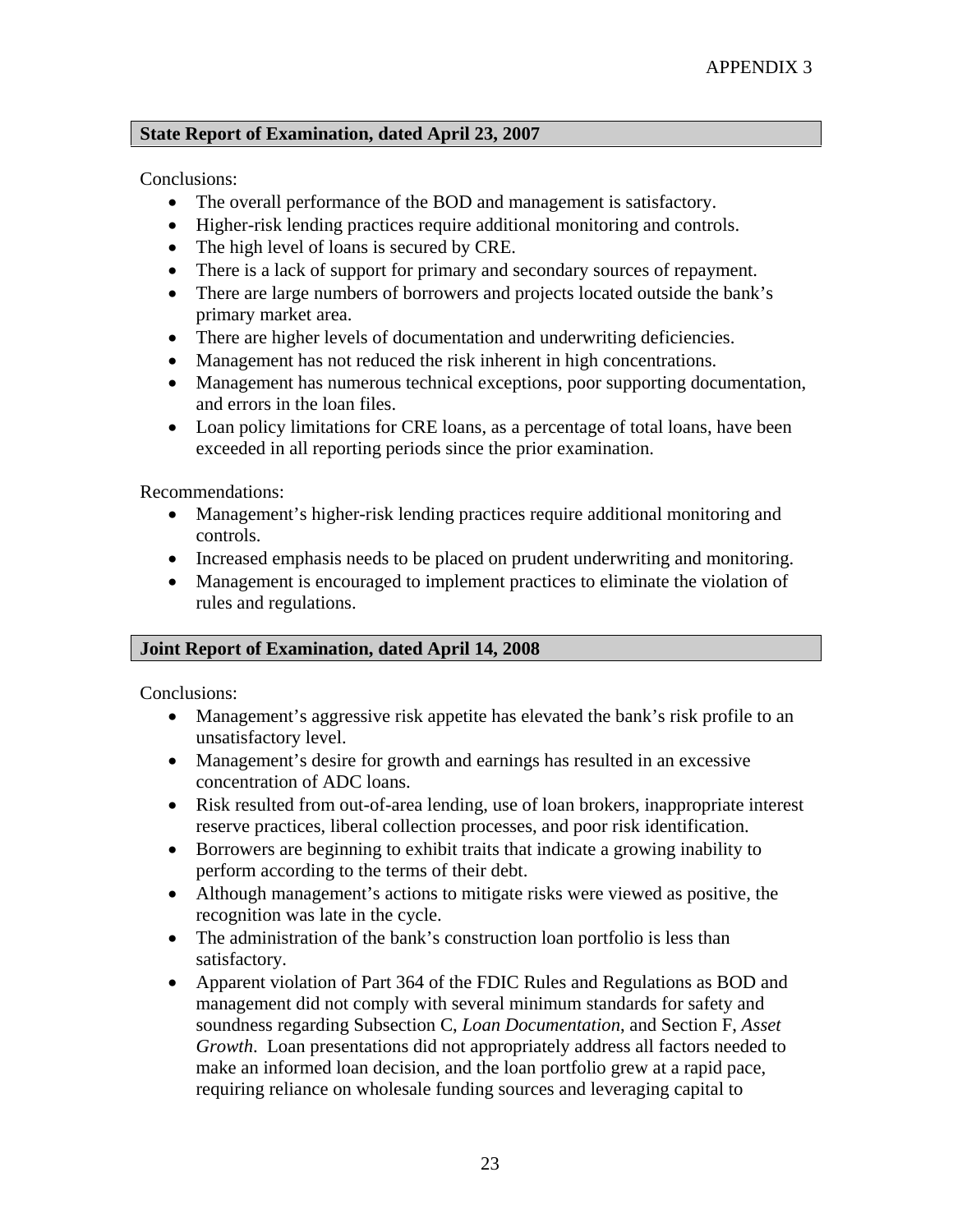unsatisfactory level. Growth was concentrated in residential construction and development loans, which have deteriorated to the extent that asset quality is now unsatisfactory.

Recommendations:

- Management should enhance their reporting practices by further segmenting some of the loan types and including "guidelines" in the Quarterly Segmentation Report.
- Management should establish additional guidelines for speculative versus pre-sold residential loans, aggregate construction loans, and aggregate CRE loans.
- Documentation of BOD oversight should be enhanced to improve the level of concentration risk assumed.
- Credit analysis should be expanded to incorporate the borrowers' and guarantors' global cash flow.
- Appraisal review practices should be improved.
- Management needs to better define the bank's trading area, permissibility of speculative lending, acceptable levels of construction concentrations, accounting treatment of non-accrual loans, internal risk grades, insider overdraft levels, and the useful life of an appraisal.
- Management should adhere to the internal loan policies, such as guidance pertaining to acceptable timeframes for extensions.
- The BOD should properly oversee the activities of the bank, including obtaining additional information on risk indicators such as loan delinquency.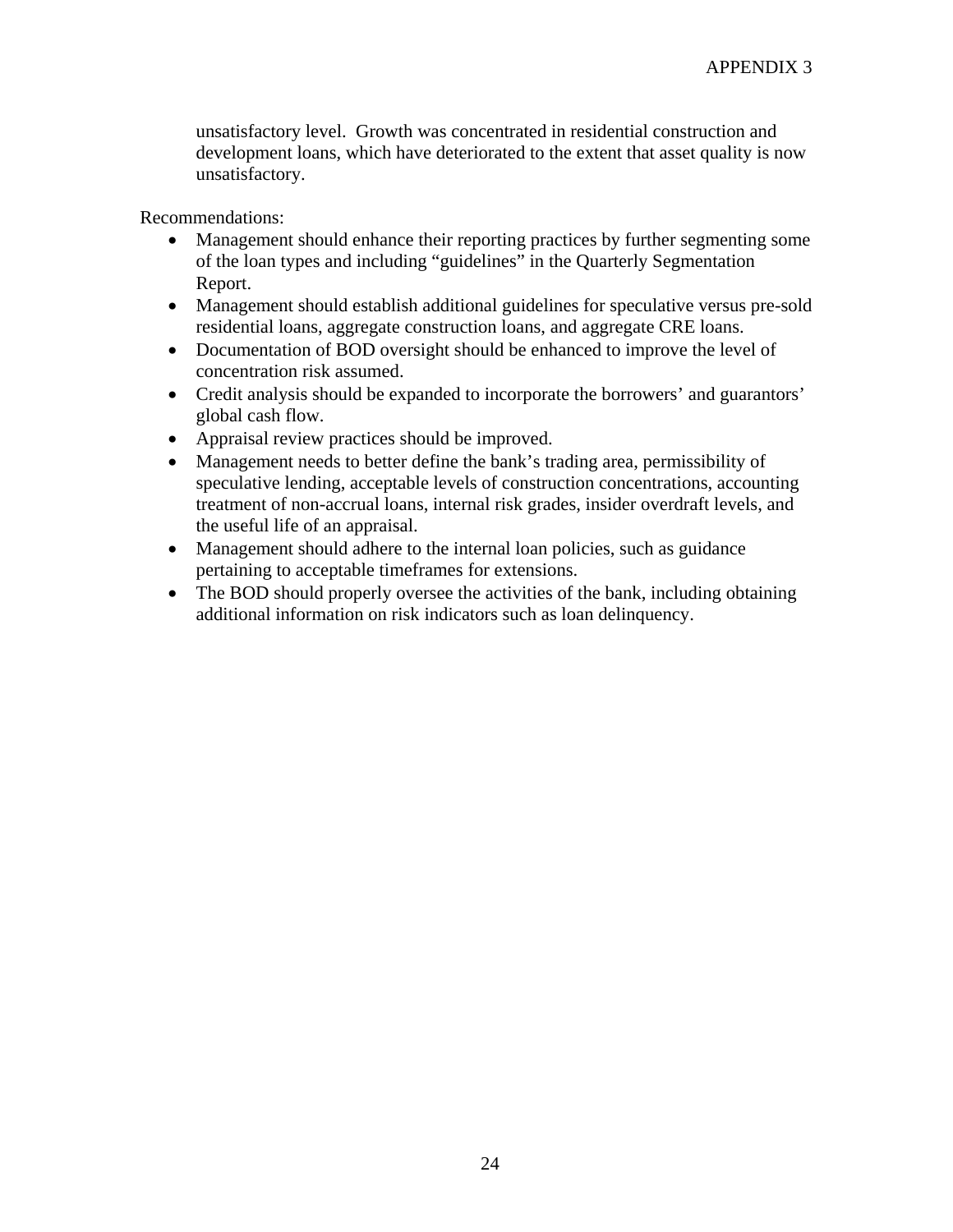فتستدع

|                 | August 28, 2009                                                                                                                                                                                                                                                                                                                                                                                                                                                                                                                                                                                                                                                                                                                                                                                                                                                                                                                                                                                                                                                                                                                                           |
|-----------------|-----------------------------------------------------------------------------------------------------------------------------------------------------------------------------------------------------------------------------------------------------------------------------------------------------------------------------------------------------------------------------------------------------------------------------------------------------------------------------------------------------------------------------------------------------------------------------------------------------------------------------------------------------------------------------------------------------------------------------------------------------------------------------------------------------------------------------------------------------------------------------------------------------------------------------------------------------------------------------------------------------------------------------------------------------------------------------------------------------------------------------------------------------------|
| TO:             | Russell A. Rau<br>Assistant Inspector General for Audits                                                                                                                                                                                                                                                                                                                                                                                                                                                                                                                                                                                                                                                                                                                                                                                                                                                                                                                                                                                                                                                                                                  |
| <b>FROM:</b>    | Sandra L. Thompson<br>Director                                                                                                                                                                                                                                                                                                                                                                                                                                                                                                                                                                                                                                                                                                                                                                                                                                                                                                                                                                                                                                                                                                                            |
| <b>SUBJECT:</b> | Draft Audit Report Entitled, Material Loss Review of Silver Falls Bank,<br>Silverton, Oregon (Assignment No. 2009-025)                                                                                                                                                                                                                                                                                                                                                                                                                                                                                                                                                                                                                                                                                                                                                                                                                                                                                                                                                                                                                                    |
|                 | Silver Falls Bank (SFB), which failed on February 20, 2009. This memorandum is the response<br>of the Division of Supervision and Consumer Protection (DSC) to the OIG's Draft Audit Report<br>(Report) received on August 14, 2009.<br>SFB failed due to a significant lack of risk management controls and an aggressive risk appetite<br>for speculative acquisition, development, and construction (ADC) loans without adequate<br>underwriting and credit administration practices. The Report states the FDIC and the Oregon<br>Department of Banking and Finance provided supervisory oversight of SFB through risk<br>management examinations, visitations, and offsite monitoring. During these events, examiners<br>identified the emerging risks in SFB's loan portfolio, as early as 2003, and made numerous<br>recommendations to diversify the loan portfolio and better manage risk. The Report notes that<br>FDIC brought to management's attention the critical matters that contributed to SFB's failure;<br>however, SFB's management did not fully implement examiner recommendations and continued<br>to increase its ADC portfolio. |
|                 | The Report notes that examiners took appropriate action in 2008 by downgrading SFB's ratings,<br>based on its deteriorating financial condition, and executing a Cease and Desist Order that<br>addressed ADC concentrations, liberal loan underwriting practices, and inadequate credit                                                                                                                                                                                                                                                                                                                                                                                                                                                                                                                                                                                                                                                                                                                                                                                                                                                                  |
| capital levels. | administration. However, we acknowledge the Report's findings that earlier supervisory action<br>may have been warranted based on SFB's high-risk profile. The Report also notes that the FDIC<br>complied with the Prompt Corrective Action provisions of the Federal Deposit Insurance Act in<br>its notifications to SFB regarding restrictions and requirements associated with deteriorating                                                                                                                                                                                                                                                                                                                                                                                                                                                                                                                                                                                                                                                                                                                                                         |